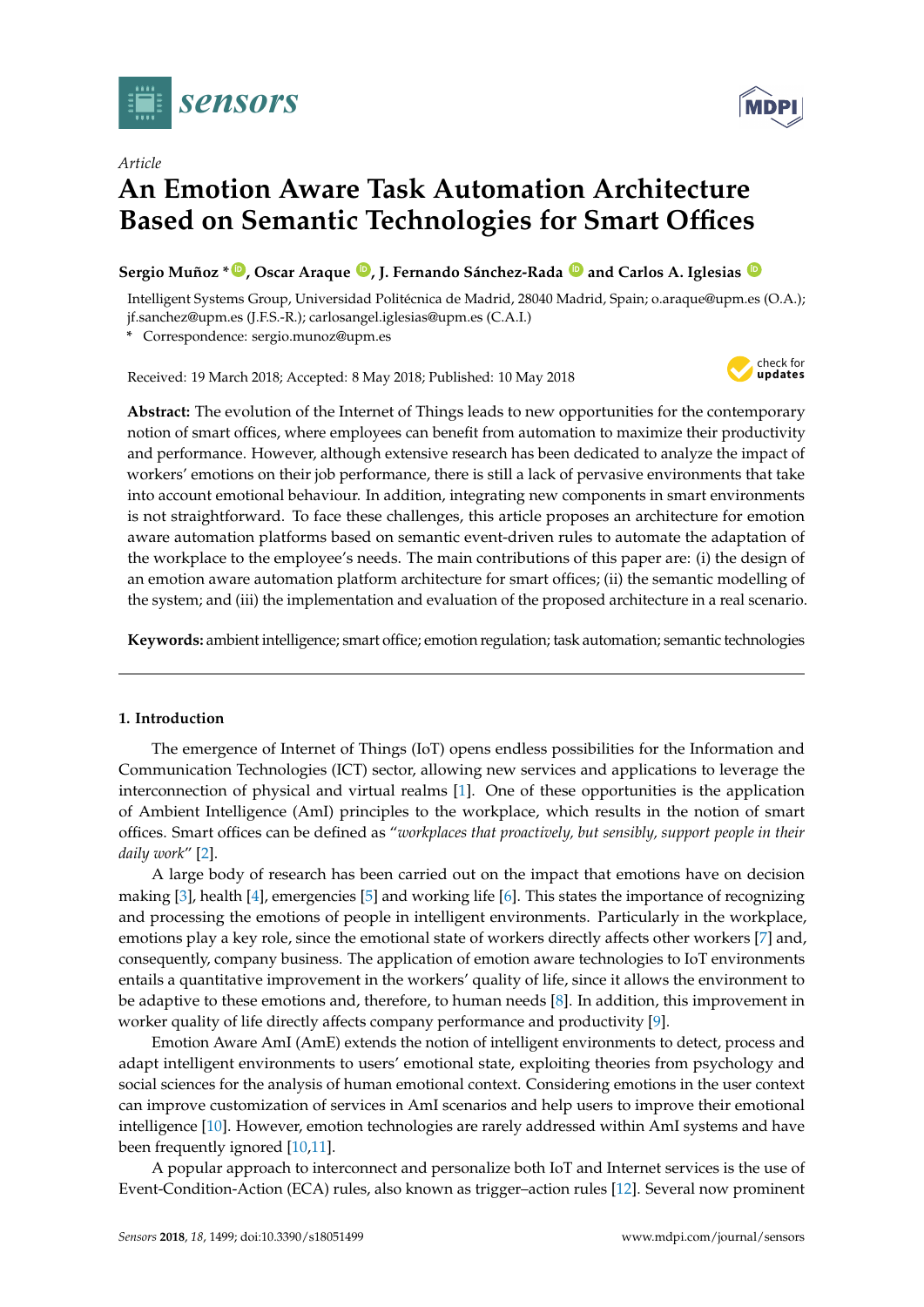websites, mobile and desktop applications feature this rule-based task automation model, such as IFTTT [\(https://ifttt.com/\)](https://ifttt.com/) or Zapier [\(https://zapier.com/\)](https://zapier.com/). These systems, so-called Task Automation Services (TASs) [\[13\]](#page-15-9), are typically web platforms or smartphone applications, which provide an intuitive visual programming environment where inexperienced users seamlessly create and manage their own automations. Although some of these works have been applied to smart environments [\[14](#page-15-10)[,15\]](#page-15-11), these systems have not been applied yet for regulating users' emotions in emotion aware environments.

This work proposes a solution that consists in an emotion aware automation platform that enables the automated adaption of smart office environments to the employee's needs. This platform allows workers to easily create and configure their own automation rules, resulting in a significant improvement of their productivity and performance. A semantic model for the emotion aware TASs based on the Evented WEb (EWE) [\[13\]](#page-15-9) ontology is also proposed, which enables data interoperability and automation portability, and facilitates the integration between tools in large environments. Moreover, several sensors and actuators have been integrated in the system as a source of ambient data or as action performers which interact with the environment. In this way, the design of an emotion aware automation platform architecture for smart offices is the main contribution of this paper, as well as the semantic modelling of the system and its implementation and validation in a real scenario.

The rest of this paper is organized as follows. Firstly, an overview about the related work in smart offices, emotion regulation and semantic technologies is given in Section [2.](#page-1-0) Section [3](#page-5-0) presents the semantic modelling of the system, describing different ontologies and vocabularies which have been used and the relationships between them. Then, Section [4](#page-7-0) describes the reference architecture of the proposed emotional aware automation platform, describing the main components and modules as well as its implementation. Section [5](#page-10-0) describes the evaluation of the system in a real scenario. Finally, the conclusions drawn from this work are described in Section [6.](#page-14-3)

# <span id="page-1-0"></span>**2. Background**

This section describes the background and related work for the architecture proposed in this paper. First, an overview of related work in AmE and specifically in smart offices is given in Sections [2.1](#page-1-1) and [2.2,](#page-2-0) respectively. Then, the main technologies involved in emotion recognition and regulation are described in Sections [2.3](#page-3-0) and [2.4.](#page-3-1) Finally, Section [2.5](#page-4-0) gives an overview of the state of art regarding to semantic technologies.

## <span id="page-1-1"></span>*2.1. Emotion Aware AmI (AmE)*

The term AmE was coined by Zhou et al. [\[16\]](#page-15-12). AmE is "*a kind of AmI environment facilitating human emotion experiences by providing people with proper emotion services instantly*". This notion aims at fostering the development of emotion-aware services in pervasive AmI environments.

AmE are usually structured in three building blocks [\[10,](#page-15-6)[17\]](#page-15-13): emotion sensing, emotion analysis and emotion services or applications.

**Emotion sensing** is the process of gathering affective data using sensors or auto-reporting techniques. There exists many potential sensor sources, including speech, video, mobile data [\[18\]](#page-15-14), textual and physiological and biological signals. An interesting research for multimodal sensing in real-time is described in [\[19\]](#page-15-15). Then, the **Emotion analysis** module applies emotion recognition techniques (Section [2.4\)](#page-3-1) to classify emotions according to emotion models, being the most popular the categorical and dimensional ones and optionally express the result in an emotion expression language (Section [2.5\)](#page-4-0). **Emotion services or applications** exploit the identified emotions in order to improve user's life. The main applications are [\[17\]](#page-15-13) emotion awareness and sharing to improve health and mental well-being to encourage social change [\[20\]](#page-15-16), mental health tracking [\[21\]](#page-15-17), behaviour change support [\[22\]](#page-15-18), urban affective sensing to understand the affective relationships of people towards specific places [\[23\]](#page-16-0) and emotion regulation [\[24\]](#page-16-1) (Section [2.4\)](#page-3-1).

The adaptation of AmI frameworks to AmE presents a number of challenges because of the multimodal nature of potential emotion sensors and the need for reducing ambiguity of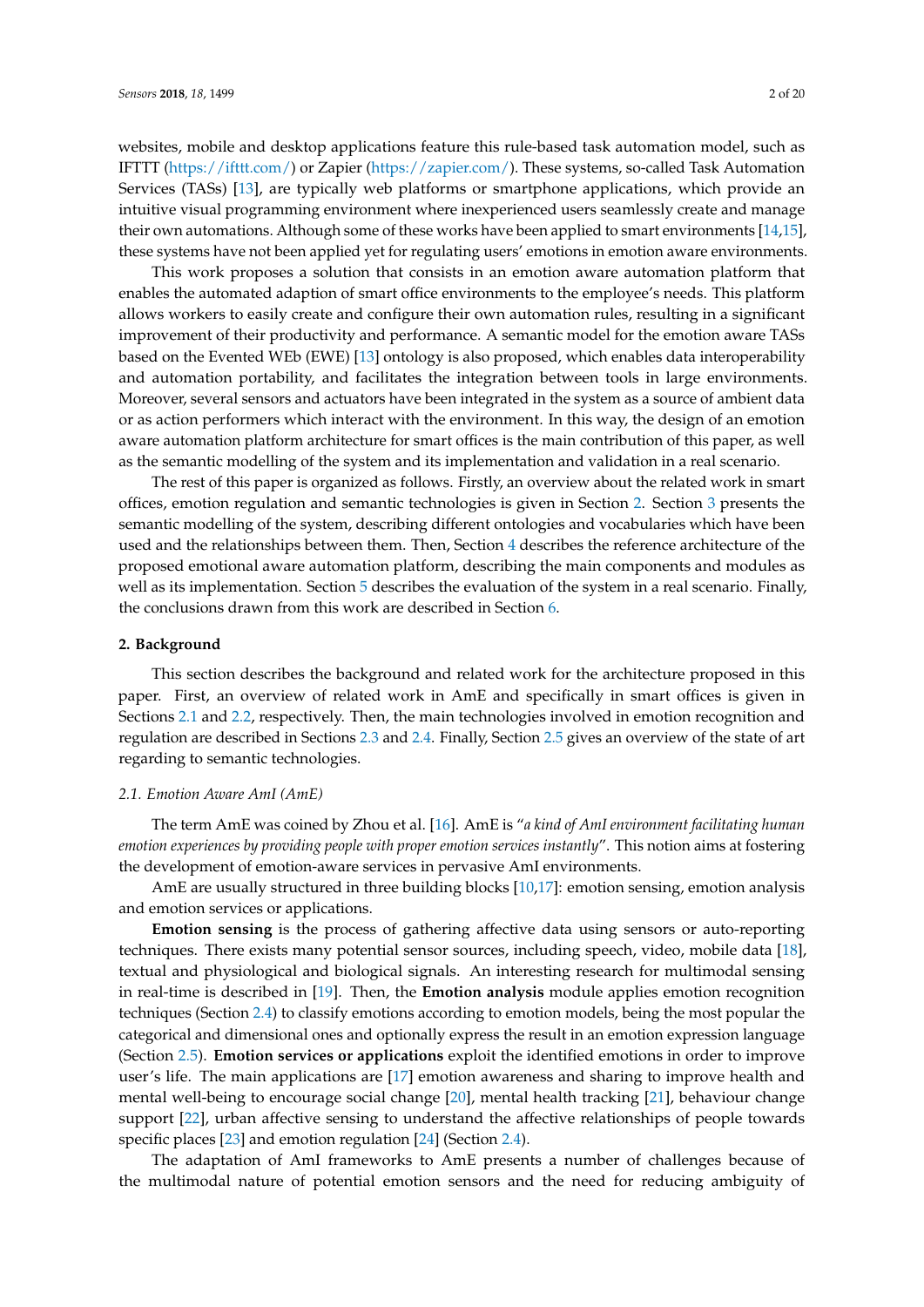emotion multimodal sources using fusion techniques. In addition, different emotion models are usually used depending on the nature of the emotion sources and the intended application. According to [\[25\]](#page-16-2), most existing pervasive systems do not consider a multi-modal emotion-aware approach. As previously mentioned, despite the mushrooming of IoT, there are only few experiences in the development of AmE environments that take into account emotional behaviour, and most of them describe prototypes or proofs of concept [\[10,](#page-15-6)[11](#page-15-7)[,25](#page-16-2)[–29\]](#page-16-3).

From these works, emotion sensing has been addressed using emotion sources such as speech [\[25](#page-16-2)[,26](#page-16-4)[,29\]](#page-16-3), text [\[10\]](#page-15-6), video facial and body expression recognition [\[24\]](#page-16-1) and physiological signals [\[24\]](#page-16-1). Few works have addressed the problem of emotion fusion in AmI [\[24\]](#page-16-1) where a neural multimodal fusion mechanism is proposed. With regard to regulation techniques, fuzzy [\[24](#page-16-1)[,29\]](#page-16-3) and neurofuzzy controllers [\[11\]](#page-15-7) have been proposed. Finally, the fields of application have been smart health [\[24\]](#page-16-1), intelligent classroom [\[29\]](#page-16-3) and agent-based group decision making [\[28\]](#page-16-5).

Even though some of the works mention a semantic modelling approach [\[10\]](#page-15-6), the reviewed approaches propose or use a semantic schema for modelling emotions. Moreover, the lack of semantic modelling of the AmI platform is challenging for integrating new sensors and adapt them to new scenarios. In addition, these works follow a model of full and transparent automation which could leave users feeling out of control [\[30\]](#page-16-6), without supporting personalization.

# <span id="page-2-0"></span>*2.2. Smart Offices*

Although several definitions for smart offices are given in different works [\[2](#page-14-1)[,31,](#page-16-7)[32\]](#page-16-8), all of them agree in considering a smart office as an environment that supports workers on their daily tasks. These systems use the information collected by different sensors to reason about the environment, and trigger actions which adapt the environment to users' needs by mean of actuators.

Smart offices should be aligned to the business objectives of the enterprise, and should enable a productive environment that maximizes employee satisfaction and company performance. Thus, smart offices should manage efficiently and proactively the IoT infrastructure deployed in the workplace as well as the enterprise systems. Moreover, smart offices should be able to interact with smartphones and help employees to conciliate their personal and professional communications [\[33\]](#page-16-9).

Focusing on existing solutions whose main goal is the improvement of workers' comfort at the office, Shigeta et al. [\[34\]](#page-16-10) proposed a smart office system that uses a variety of input devices (such as camera and blood flow sensor) in order to recognize workers' mental and physiological states, and adapts the environment by mean of output devices (such as variable colour light, speaker or aroma generator) for improving workers' comfort. In addition, HealthyOffice [\[35\]](#page-16-11) deals with a novel mood recognition framework that is able to identify five intensity levels for eight different types of moods, using Silmee TM device to capture physiological and accelerometer data. Li [\[36\]](#page-16-12) proposed the design of a smart office system that involves the control of heating, illuminating, lighting, ventilating and reconfiguration of the multi-office and the meeting room. With regard to activity recognition, Jalal et al. [\[37\]](#page-16-13) proposed a depth-based life logging human activity recognition system designed to recognize the daily activities of elderly people, turning these environments into an intelligent space. These works are clear examples of using smart office solutions for improving quality of life, and they propose systems able to perform environment adaption based on users' mental state.

Kumar et al. [\[38\]](#page-16-14) proposed a semantic policy adaptation technique and its applications in the context of smart building setups. It allows users of an application to share and reuse semantic policies amongst them-selves, based on the concept of context interdependency. Alirezaie et al. [\[39\]](#page-16-15) presented a framework for smart homes able to perform context activity recognition, and proposed also a semantic model for smart homes. With regard to the use of semantic technologies in the smart office context, Coronato et al. [\[40\]](#page-16-16) proposed a semantic context service that exploits semantic technologies to support smart offices. This service relies on ontologies and rules to classify several typologies of entities present in a smart office (such as services, devices and users) and to infer higher-level context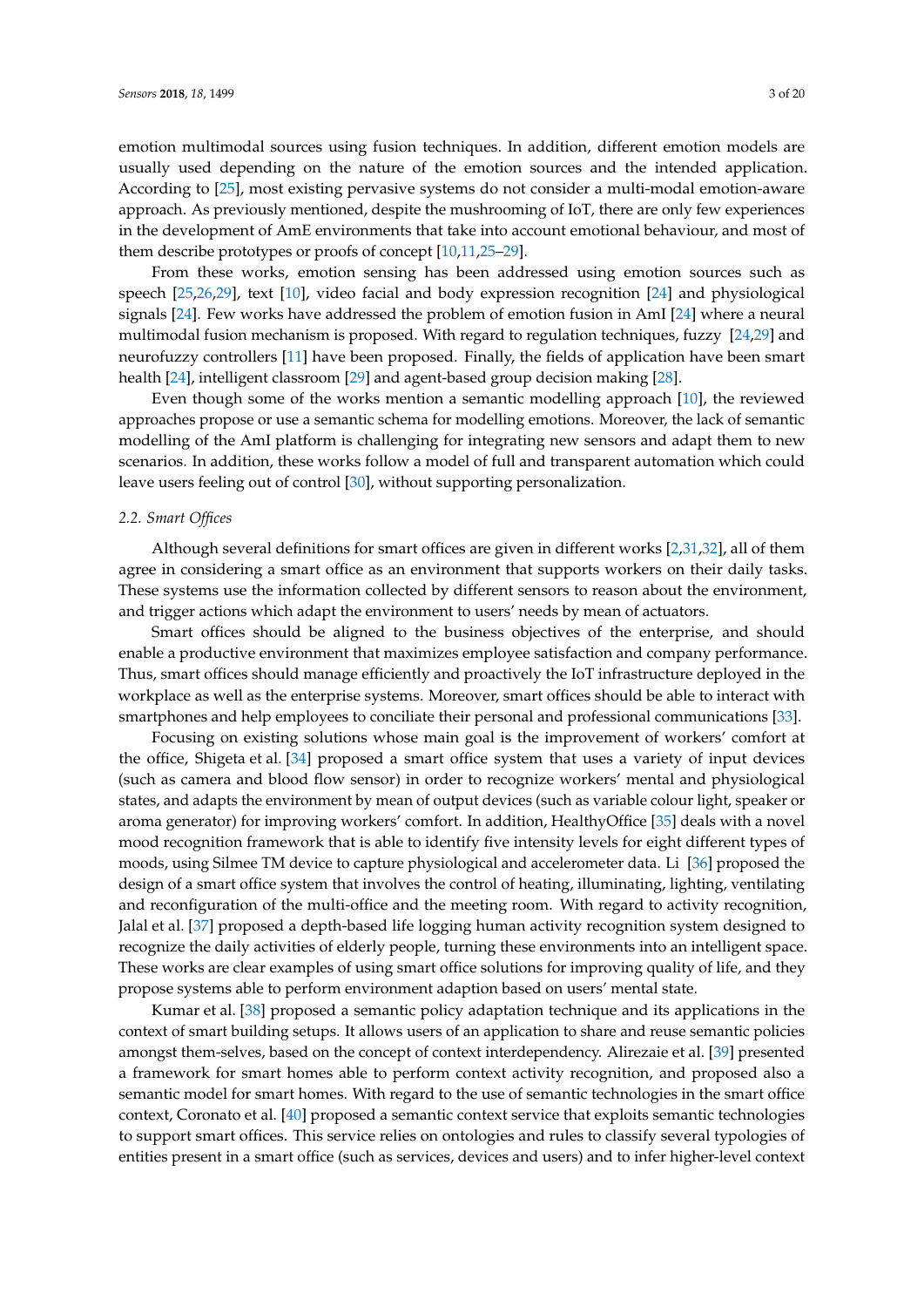information from low-level information coming from positioning systems and sensors in the physical environments (such as lighting and sound level).

One of the first mentions of emotion sensor was in the form of affective wearables, by Picard et al. [\[41\]](#page-16-17). As for semantic emotion sensors, there is an initial work proposed by Gyrard et al. [\[42\]](#page-16-18). However, to the extent of our knowledge, there is no work in the literature that properly addresses the topics of emotion sensors and semantic modelling in a unified smart automation platform. This paper aims to fill this gap, proposing a semantic automation platform that also takes into account users' emotion.

## <span id="page-3-0"></span>*2.3. Emotion Recognition*

Over the last years, emotion detection represents a significant challenge that is gaining the attention of a great number of researchers. The main goal is the use of different inputs for carrying out the detection and identification of the emotional state of a subject. Emotion recognition opens endless possibilities as it has wide applications in several fields such as health, emergencies, working life, or commercial sector. The traditional approach of detecting emotions through questionnaires answered by the participants does not yield very efficient methods. That is the reason for focusing on automatic emotion detection using multimodal approaches (i.e., facial recognition, speech analysis and biometric data), as well as ensemble of different information sources from the same mode [\[43\]](#page-17-0).

Algorithms to predict emotions based on facial expressions are mature and considered accurate. Currently, there are two main techniques to realize facial expression recognition depending on its way of extracting feature data: appearance-based features, or geometry-based features [\[44\]](#page-17-1). Both techniques have in common the extraction of some features from the images which are fed into a classification system, and differ mainly in the features extracted from the video images and the classification algorithm used [\[45\]](#page-17-2). Geometric based techniques find specific features such as the corners of the mouth, eyebrows, etc. and extracts emotional data from them. Otherwise, appearance based extraction techniques describe the texture of the face caused by expressions, and extract emotional data from skin changes [\[46\]](#page-17-3).

Emotion recognition from speech analysis is an area that is gaining momentum in recent years [\[47\]](#page-17-4). Speech features are divided into for main categories: continuous features (pitch, energy, and formants), qualitative features (voice quality, harsh, and breathy), spectral features (Linear Predictive Coefficients (LPC) and Mel Frequency Cepstral Coefficients (MFCC)), and Teager energy operator-based features (TEO-FM-Var and TEO-Auto-Env) [\[48\]](#page-17-5).

Physiological signals are another data source for recognizing people's emotions [\[49\]](#page-17-6). The idea of wearables that detect the wearer's affective state dates back to the early days of affective computing [\[41\]](#page-16-17). For example, skin conductance changes if the skin is sweaty, which is related to stress situations and other affects. Skin conductance is used as an indicator of arousal, to which it is correlated [\[50\]](#page-17-7). A low level of skin conductivity suggests low arousal level. Heart rate is also a physiological signal connected with emotions, as its variability increases with arousal. Generally, heart rate is higher for pleasant and low arousal stimuli compared to unpleasant and high arousal stimuli [\[50\]](#page-17-7).

#### <span id="page-3-1"></span>*2.4. Emotion Regulation*

Emotion regulation consists in the modification of processes involved in the generation or manifestation of emotion [\[51\]](#page-17-8), and results an essential component of psychological well-being and successful social functioning. A popular approach to regulate emotions is the use of colour, music or controlled breathing [\[52](#page-17-9)[,53\]](#page-17-10).

Xin et al. [\[54](#page-17-11)[,55\]](#page-17-12) demonstrated that colour characteristics such as chroma, hue or lightness produce an impact on emotions. Based on these studies and on the assumption of the power of colour to change mood, Sokolova et al. [\[52\]](#page-17-9) proposed the use of colour to regulate affect. Participants of this study indicated that pink, red, orange and yellow maximized their feeling of joy, while sadness correlates with dark brown and gray. Ortiz-García-Cervigón et al. [\[56\]](#page-17-13) proposed an emotion regulation system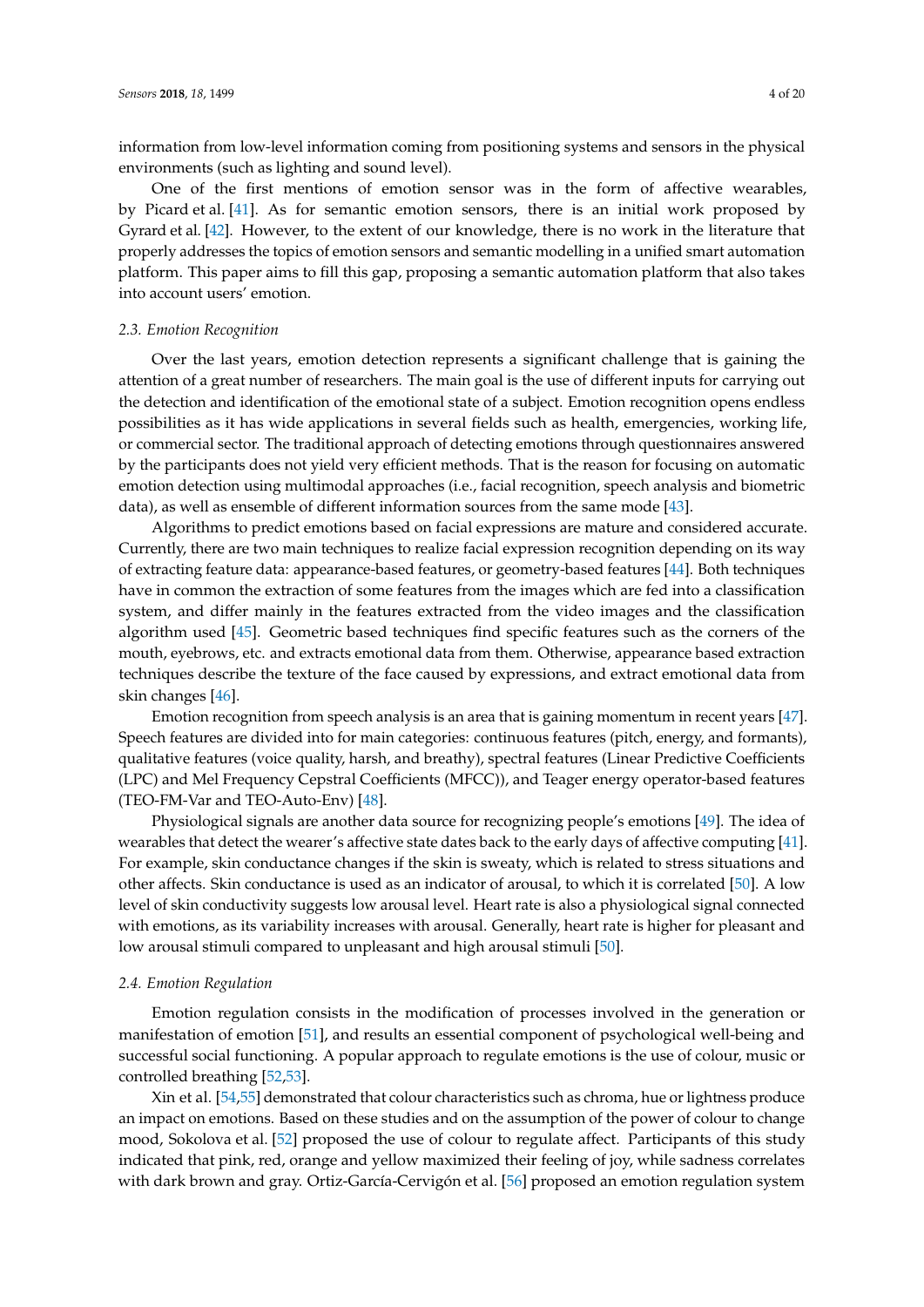at home, using RGB LED strips that are adjustable in colour and intensity to control the ambience. This study reveals that warm colours are rated as more tensed, hot, and less preferable for lighting, while cold colours are rated as more pleasant.

With regard to music, several studies [\[57,](#page-17-14)[58\]](#page-17-15) show that listening to music influences mood and arousal. Van der Zwaag [\[59\]](#page-17-16) found that listening to preferred music significantly improved performance on high cognitive demand tasks, suggesting that music increases efficiency for cognitive tasks. Therefore, it has been demonstrated that listening to music can influence regulation abilities, arousing certain feelings or helping to cope negative emotions [\[60\]](#page-17-17). In addition, it has been demonstrated that different types of music may have different demands on attention [\[61\]](#page-17-18).

The commented studies show that the adaptation of ambient light colour and music are considerable solutions for regulating emotions in a smart office environment, as this adaptation may improve workers' mood and increase their productivity and efficiency.

## <span id="page-4-0"></span>*2.5. Semantic Modelling*

Semantic representation considerably improves interoperability and scalability of the system, as it provides a rich machine-readable format that can be understood, reasoned about, and reused.

To exchange information between independent systems, a set of common rules need to be established, such as expected formats, schemas and expected behaviour. These rules usually take the form of an API (application programming interface). In other words, systems need not only to define **what** they are exchanging (concepts and their relationship), but also **how** they represent this information (representation formats and models). Moreover, although these two aspects need to be in synchrony, they are not unambiguously coupled: knowing how data are encoded does not suffice to know what real concepts the refer to, and vice versa.

The semantic approach addresses this issue by replacing application-centric ad-hoc models and representation formats with a formal definition of the concepts and relationships. These definitions are known as ontologies or vocabularies. Each ontology typically represents one domain in detail, and they borrow concepts from one another whenever necessary [\[62\]](#page-17-19). Systems then use parts of several ontologies together to represent the whole breadth of their knowledge. Moreover, each concept and instance (entity) is unambiguously identified. Lastly, the protocols, languages, formats and conventions used to model, publish and exchange semantic information are standardized and well known (SPARQL, RDF, JSON-LD, etc.) [\[63](#page-17-20)[–65\]](#page-17-21).

This work merges two domains: rule-based systems and emotions. We will explore the different options for semantic representation in each domain.

There are plenty of options for modelling and implementing rule-based knowledge, such as RuleML [\[66\]](#page-18-0), Semantic Web Rule Language (SWRL) [\[67\]](#page-18-1), Rule Interchange Format (RIF) [\[68\]](#page-18-2), SPARQL Inferencing Notation (SPIN) [\[69\]](#page-18-3) and Notation 3 (N3) Logic [\[70\]](#page-18-4).

EWE [\[13\]](#page-15-9) is a vocabulary designed to model, in a descriptive approach, the most significant aspects of Task Automation Service (TAS). It has been designed after analyzing some of the most relevant TASs [\[71\]](#page-18-5) (such as Ifttt, Zapier, Onx, etc.) and provides a common model to define and describe them. Based on a number of identified perspectives (privacy, input/output, configurability, communication, discovery and integration), the main elements of the ontology have been defined, and formalized in an ontology. Moreover, extensive experiments have been developed to transform the automation of these systems into the proposed ontology. Regarding inferences, EWE is based on OWL2 classes and there are implementations of EWE using a SPIN Engine (TopBraid [\(https:](https://www.w3.org/2001/sw/wiki/TopBraid) [//www.w3.org/2001/sw/wiki/TopBraid\)](https://www.w3.org/2001/sw/wiki/TopBraid)) and N3 Logic (EYE [\(http://eulersharp.sourceforge.net/\)](http://eulersharp.sourceforge.net/)).

Four major classes make up the core of EWE: *Channel*, *Event*, *Action* and *Rule*. The class *Channel* defines individuals that either generate *Events*, provide *Actions*, or both. In the smart office context, sensors and actuators such as an emotion detector or a smart light are described as channels, which produce events or provide actions. The class *Event* defines a particular occurrence of a process, and allows users to describe under which conditions should rules be triggered. These conditions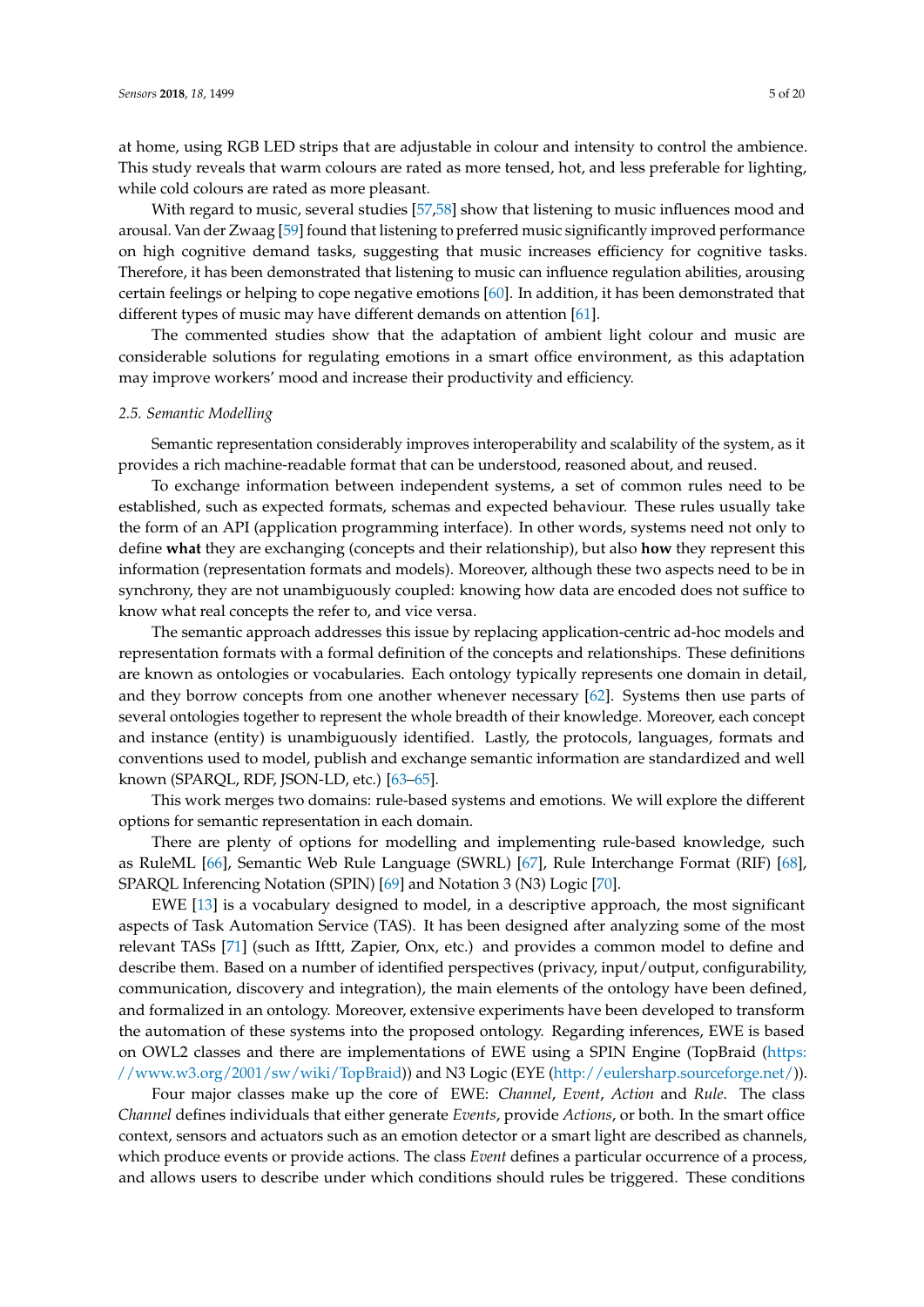are the configuration parameters, and are modelled as input parameters. Event individuals are generated by a certain channel, and usually provide additional details. These additional details are modelled as output parameters, and can be used within rules to customize actions. The recognition of sadness generated by the emotion detector sensor is an example of entity that belongs to this class. The class *Action* defines an operation provided by a channel that is triggered under some conditions. Actions provides effects whose nature depends on itself, and can be configured to react according to the data collected from an event by means of input parameters. Following the smart office context mentioned above, to change the light colour is an example of action generated by the smart light channel. Finally, the class *Rule* defines an *ECA*, triggered by an event that produces the execution of an action. An example of rule is: "*If sadness is detected, then change the light colour*".

There are also different options for emotion representation. EmotionML [\[72\]](#page-18-6) is one of the most notable general-purpose emotion annotation and representation languages that offers twelve vocabularies for categories, appraisals, dimensions and action tendencies. However, as shown in previous works [\[73\]](#page-18-7), the options for semantic representation are limited to a few options, among which we highlight the Human Emotion Ontology (HEO) [\[74\]](#page-18-8), and Onyx [\[73\]](#page-18-7), a publicly available ontology for emotion representation. Among these two options, we chose Onyx for several reasons: it is compatible with EmotionML; it tightly integrates with the Provenance Ontology [\[75\]](#page-18-9), which gives us the ability to reason about the origin of data annotations; and it provides a meta-model for emotions, which enables anyone to publish a new emotion model of their own while remaining semantically valid, thus enabling the separation of representation and psychological models. The latter is of great importance, given the lack of a standard model for emotions. In EmotionML, emotion models are also separated from the language definition. A set of commonly used models is included as part of the vocabularies for EmotionML [\[76\]](#page-18-10), all of which are included in Onyx.

Moreover, the Onyx model provides a model for emotion conversion, and a set of existing conversions between well known models. Including conversion as part of the model enables the integration of data using different models. Two examples of this would be working with emotion readings from different providers, or fusing information from different modalities (e.g., text and audio), which typically use different models. It also eases a potential migration to a different model in the future.

In addition, Onyx has been extended to cover multimodal annotations [\[77](#page-18-11)[,78\]](#page-18-12). Lastly, the Onyx model has been embraced by several projects and promoted by members of the Linked Data Models for Emotion and Sentiment Analysis W3C Community Group [\[79\]](#page-18-13).

There are three main concepts in the Onyx ontology that are worth explaining, as they are used in the examples in following sections. They are: *Emotion*, *EmotionAnalysis* and *EmotionSet*. They relate to each other in the following way: an EmotionAnalysis process annotates a given entity (e.g., a piece of text or a video segment) with an EmotionSet, and an EmotionSet is in turn comprised of one or more Emotions. Due to the provenance information, it is possible to track the EmotionAnalysis that generated the annotation.

# <span id="page-5-0"></span>**3. Semantic Modelling for the Smart Office Environment**

With the purpose of applying a semantic layer to the emotion aware automation system, several vocabularies and relationships between ontologies have been designed. This enables the semantic modelling of all entities in the smart office environment. Figure [1](#page-6-0) shows the relationships between the used ontologies described above.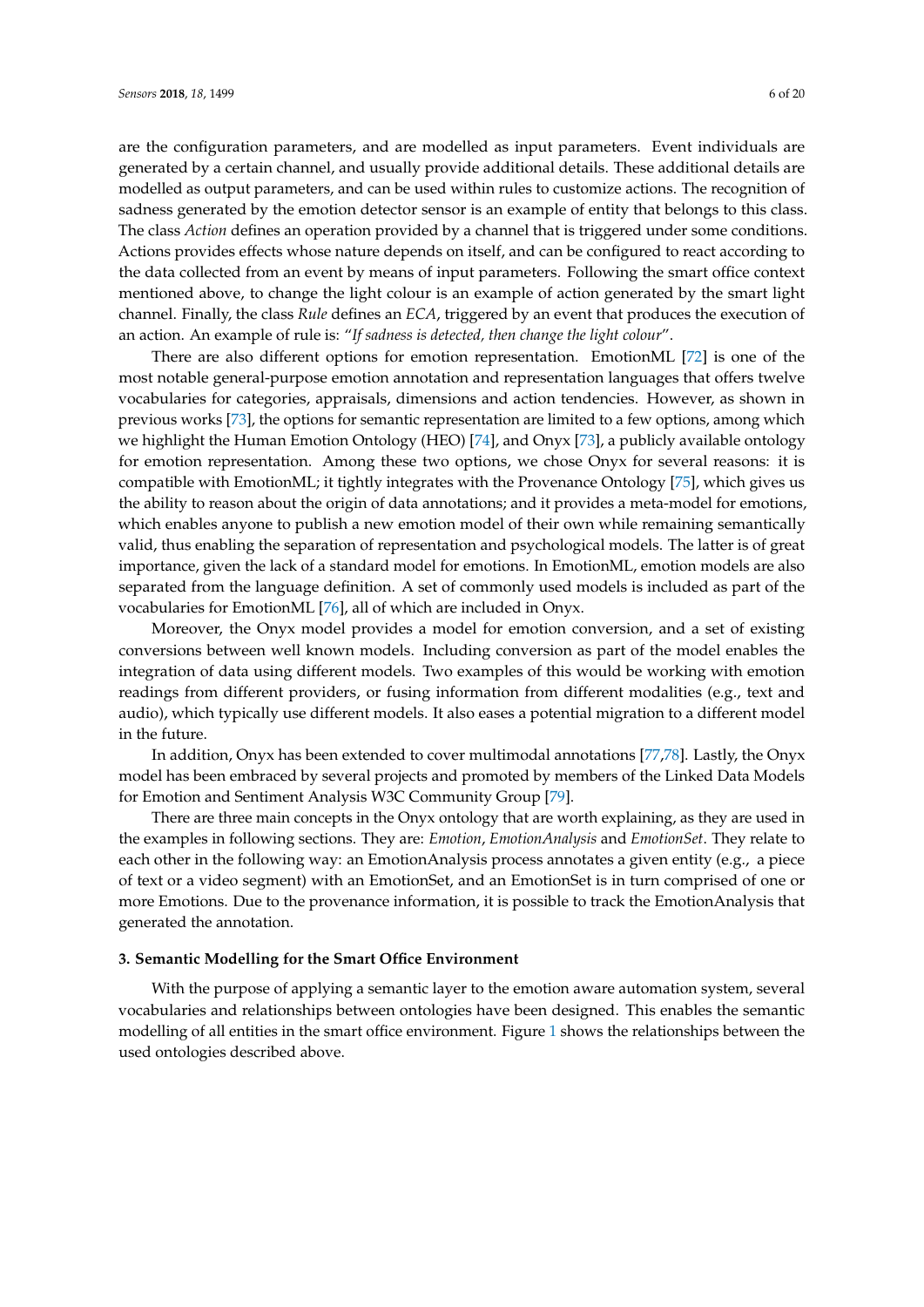<span id="page-6-0"></span>

**Figure 1.** Main classes of the ontologies involved in the semantic modelling.

Automation rules (*ewe:Rule*) are modelled using EWE ontology [\[13\]](#page-15-9), which presents them in event-condition-action form. Events (*ewe:Event*) and actions (*ewe:Action*) are generated by certain channels. In the proposed architecture, there are different channels that either generate events, provide actions, or both. The class *ewe:Channel* has been subclassed to provide an emotional channel class (*emo:Channel*), which is responsible for generating events and actions related to the emotion recognition and regulation. From this class, the channels *emo:EmotionSensor* and *emo:EmotionRegulator* have been defined. The former is responsible for generating events related to the emotion detection, while the later is responsible for providing certain actions that have the purpose of regulating the emotion. These two classes group all sensors and actuators able to detect or regulate emotions, but should be subclassed by classes representing each device concretely. In addition, events and actions may have parameters. The *emo:EmotionDetected* event has as Parameter the detected emotion. Emotions are modelled using Onyx [\[73\]](#page-18-7), as described in Section [2.5,](#page-4-0) so the parameter must subclass *onyx:Emotion*.

The *emo:EmotionRegulator* channel can be subclassed for defining a *SmartSpeaker* or a *SmartLight*, able to provide actions to regulate the emotion such as *emo:PlayRelaxingMusic* or *emo:ChangeAmbientColor*, respectively. The action of playing relaxing music has as parameter (*ewe:Parameter*) the song to be played, while the action of change ambient colour has as parameter the colour to which the light must change. In addition, all these actions are also represented as therapies using Human Stress Ontology (HSO) ontology [\[80\]](#page-18-14), so *hso:Therapy* has been subclassed. To give a better idea of how specific Channels, Events and Actions have been modelled; Table [1](#page-7-1) shows the commented example written in Notation3, describing all its actions with their corresponding parameters.

An example of event and action instances with grounded parameters, which are based on the concepts defined in the listing given above, is presented in Table [2.](#page-7-2) This table describes the definition of sadness and the actions of playing music and changing ambient colour.

Similarly, automation rules are described using the punning mechanism to attach classes to properties of Rule instances. In the example shown in Table [3,](#page-7-3) the rule instance describes a rule that is triggered by the event of *sad emotion detection* and produces the action of *changing ambient colour to green* (both defined in Table [2\)](#page-7-2).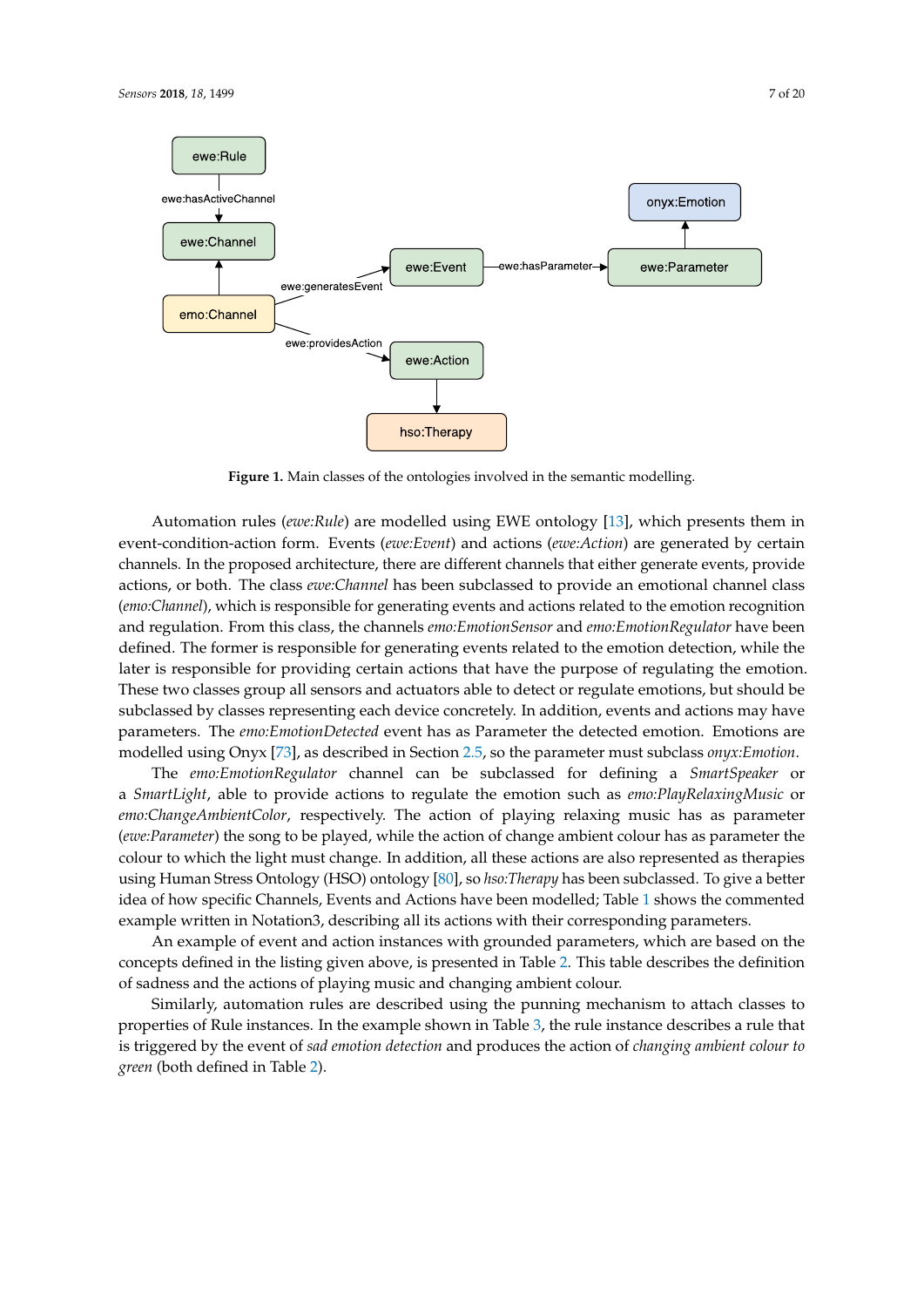<span id="page-7-1"></span>**Table 1.** Semantic representation of Emotion Regulator channel written in Notation3.

```
emo:SmartSpeaker a owl:Class ;
   rdfs:label ''Smart Speaker '' ;
   rdfs:comment ''This channel represents a smart speaker .'' ;
   rdfs:subClassOf emo:EmotionRegulator .
emo:PlayRelaxingMusic a owl:Class ;
   rdfs:label ''Play relaxing music '' ;
   rdfs:comment ''This action will play relaxing music .'' ;
   rdfs:subclassOf ewe:Action ;
   rdfs:subclassOf hso:Therapy ;
   rdfs:domain emo:SmartSpeaker .
emo:SmartLight a owl:Class ;
   rdfs:label ''Smart Light '' ;
   rdfs:comment ''This channel represents a smart light.'';
   rdfs:subClassOf emo:EmotionRegulator .
emo:ChangeAmbientColor a owl:Class ;
   rdfs:label '' Change ambient color '' ;
   rdfs:comment ''This action will change ambient color .'' ;
   rdfs:subclassOf ewe:Action ;
   rdfs:subclassOf hso:Therapy ;
   rdfs:domain emo:SmartLight .
```
**Table 2.** Event and action instances.

```
:sad - emotion - detected a emo:EmotionDetected ;
   ewe:hasEmotion onyx:sadness .
:play - music a emo:PlayRelaxingMusic ;
    ewe:hasSong ''the title of the song to be played'' .
:change - ambient -color - green a emo:ChangeAmbientColor ;
    ewe:hasColor dbpedia:Green .
```


```
:regulate - stress a ewe:Rule ;
   dcterms:title ''Stress regulation rule''<sup>*</sup> xsd:string ;
   ewe:triggeredByEvent :sad-emotion-detected ;
   ewe:firesAction : change - ambient - color - greenr .
```
## <span id="page-7-0"></span>**4. Emotion Aware Task Automation Platform Architecture**

The proposed architecture was designed based on the reference architecture for TAS [\[81\]](#page-18-15),which was extended to enable emotion awareness. The system is divided into two main blocks: **emotional context recognizer** and **emotion aware task automation server**, as shown in Figure [2.](#page-8-0) Emotional context recognizer aims to detect and recognize users' emotions and information related to context or Internet services and send them to the automation platform to trigger the corresponding actions.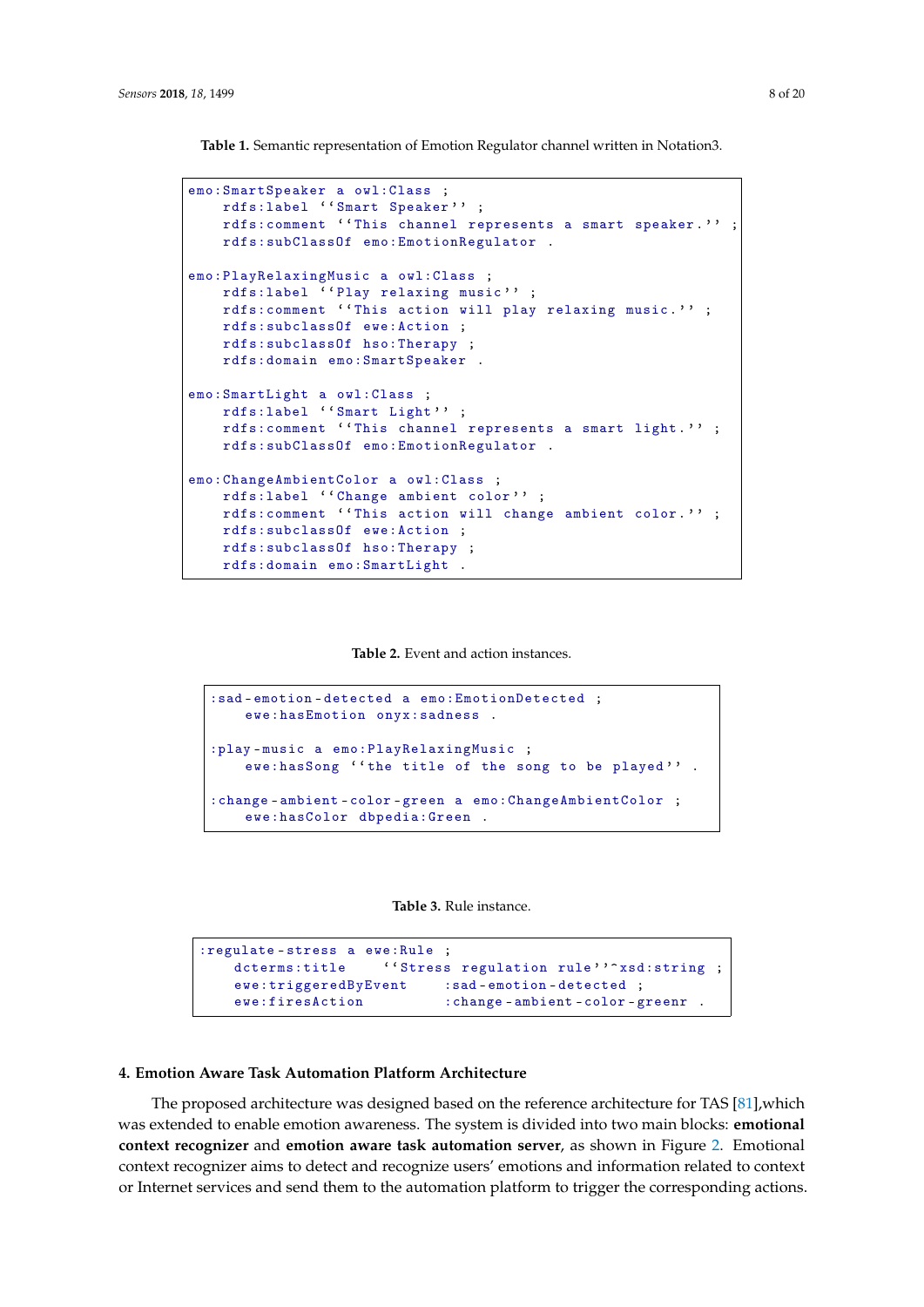The automation system that receives these data is a semantic event-driven platform that receives events from several sources and performs the corresponding actions. In addition, it provides several functions for automating tasks by means of semantic rules and integrates different devices and services.

<span id="page-8-0"></span>

**Figure 2.** Emotion Aware Automation Platform Architecture.

# *4.1. Emotional Context Recognizer*

The emotional context recognizer block is responsible for detecting users' emotions and contextual events, encoding emotions and events using semantic technologies, and sending these data to the automation platform, where they are evaluated. The block consists of three main modules: input analyzer, recognizer and semantic modelling. In addition, each module is composed of multiple independent and interchangeable sub-modules that provide the required functions, with the purpose of making the system easy to handle.

The input analyzer receives data from sensors involved in emotion and context recognition (such as camera, microphone, wearables or Internet services) and its pre-processing. With this purpose, the input analyzer is connected with the mentioned sensors, and the received data are sent to the recognizer module. The recognizer module receives data captured by the input analyzer. It consists in a pipeline with several submodules that perform different analysis depending on the source of the information. In the proposed architecture, there are three sub-modules: emotion recognizer, context recognizer and web recognizer. The emotion recognizer module provides functions for extracting emotions by means of real time recognition of facial expression, speech and text analysis, and biometric data monitoring; the context recognizer provides functions for extracting context data from sensors (e.g., temperature amd humidity); and the web recognizer provides functions for extracting information from Internet services. Once data have been extracted, they are sent to the semantic modelling module. The main role of semantic modelling is the application of a semantic layer (as described in Section [3\)](#page-5-0), generating the semantic events and sending them to the automation platform.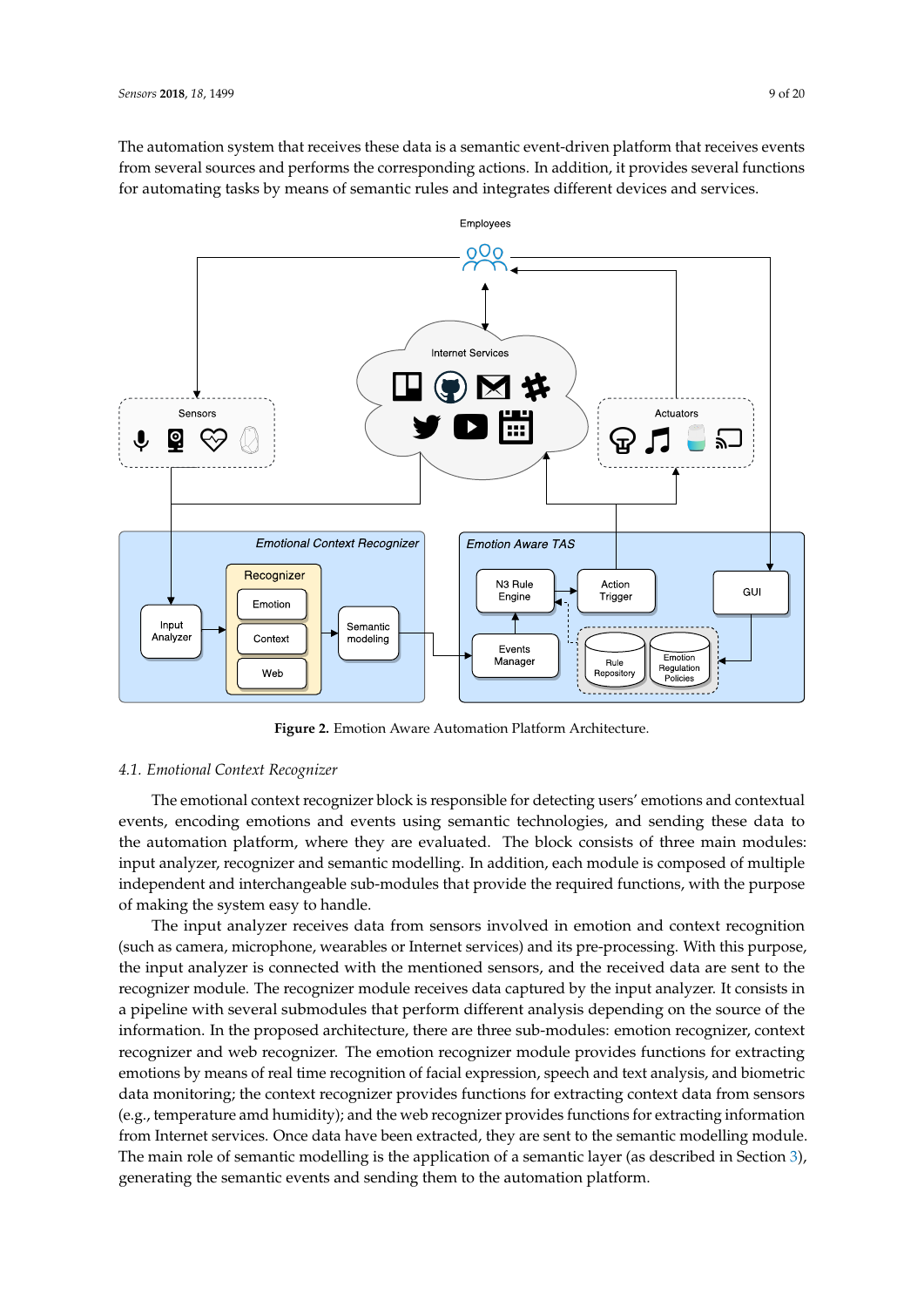## *4.2. Emotion Aware Task Automation Server*

The automation block consists in an intelligent automation platform based on semantic ECA rules. The main goal is to enable semantic rule automation in a smart environment, allowing the user to configure custom automation rules or to import rules created by other users in an easy way. In addition, it provides integration with several devices and services such as a smart TV, Twitter, Github, etc., as well as an easy way for carrying out new integrations.

The platform handles events coming from different sources and triggers accordingly the corresponding actions generated by the rule engine. In addition, it includes all the functions for managing automation rules and the repositories where rules are stored, as well as functions for creating and editing channels. With this purpose, the developed platform is able to connect with several channels for receiving events, evaluating them together with stored rules and performing the corresponding actions.

To enable the configuration and management of automation rules, the platform provides a *graphical user interface* (GUI) where users can easily create, remove or edit rules. The GUI connects with the rule administration module, which is responsible for handling the corresponding changes in the repositories. There are two repositories in the platform: *rule repository*, where information about rules and channels is stored; and *emotion regulation policies repository*. The policies are sets of rules which aim to regulate the emotion intensity in different contexts. In the smart office context proposed, they are intended to regulate negative emotions to maximize productivity. The rules may be aimed towards automating aspects such as: ambient conditionsto improve the workers' comfort; work related tasks to improve efficiency; or the rules could adjust work conditions to improve productivity. Some examples of these rules are presented below:

- (a) *If stress level of a worker is too high, then reduce his/her task number*. When a very high stress level in a worker has been detected, this rule proposes reducing his/her workload to achieve that his/her stress level falls and his/her productivity rises.
- (b) *If temperature rises above 30* ◦*C, then turn on the air conditioning*. To work at high level of temperatures may result in workers' stress, so this rule proposes to automatically control this temperature in order to prevent high levels of stress.
- (c) *If average stress level of workers is too high, then play relaxing music*. If most workers have a high stress value, the company productivity will significantly fall. Thus, this rule proposes to play relaxing music in order to reduce the stress level of workers.

In addition, the company human resources department may implement their own emotion regulation policies to adjust the system to their own context. The system adapts rules based on channel description. Rule adaptation is based on identifying if the smart environment includes the channels used by a certain rule. The system detects available channels of the same channel class used by the rule and request confirmation from the user to included the "adapted rule". This enables the adaptation of rules to different channel providers, which can be physical sensors (i.e., different beacons) or internet services (i.e., Gmail and Hotmail). The EWE ontology allows us this adaptation by mean of OWL2 punning mechanism for attaching properties to channels [\[13\]](#page-15-9).

With regards to event reception, these are captured by the *events manager* module, which sends them to the rule engine to be evaluated along with the stored rules. The rule engine module is a semantic engine reasoner [\[82\]](#page-18-16) based on an ontology model. It is responsible for the reception of events from the *events manager* and the load of rules that are stored in the repository. When a new event is captured and the available rules are loaded, the reasoner runs the ontology model inferences and the actions based on the incoming events and the automation rules are drawn. These actions are sent to the *action trigger*, which connects to the corresponding channels to perform the actions.

The semantic integration of sensors and services is done based on the notion of adapters [\[83](#page-18-17)[,84\]](#page-18-18), which interact with both sensors and internet services, providing a semantic output. Adapters, as well as mobile clients, are connected to the rule engine through Crossbar.io [\(https://crossbar.io/\)](https://crossbar.io/), and IoT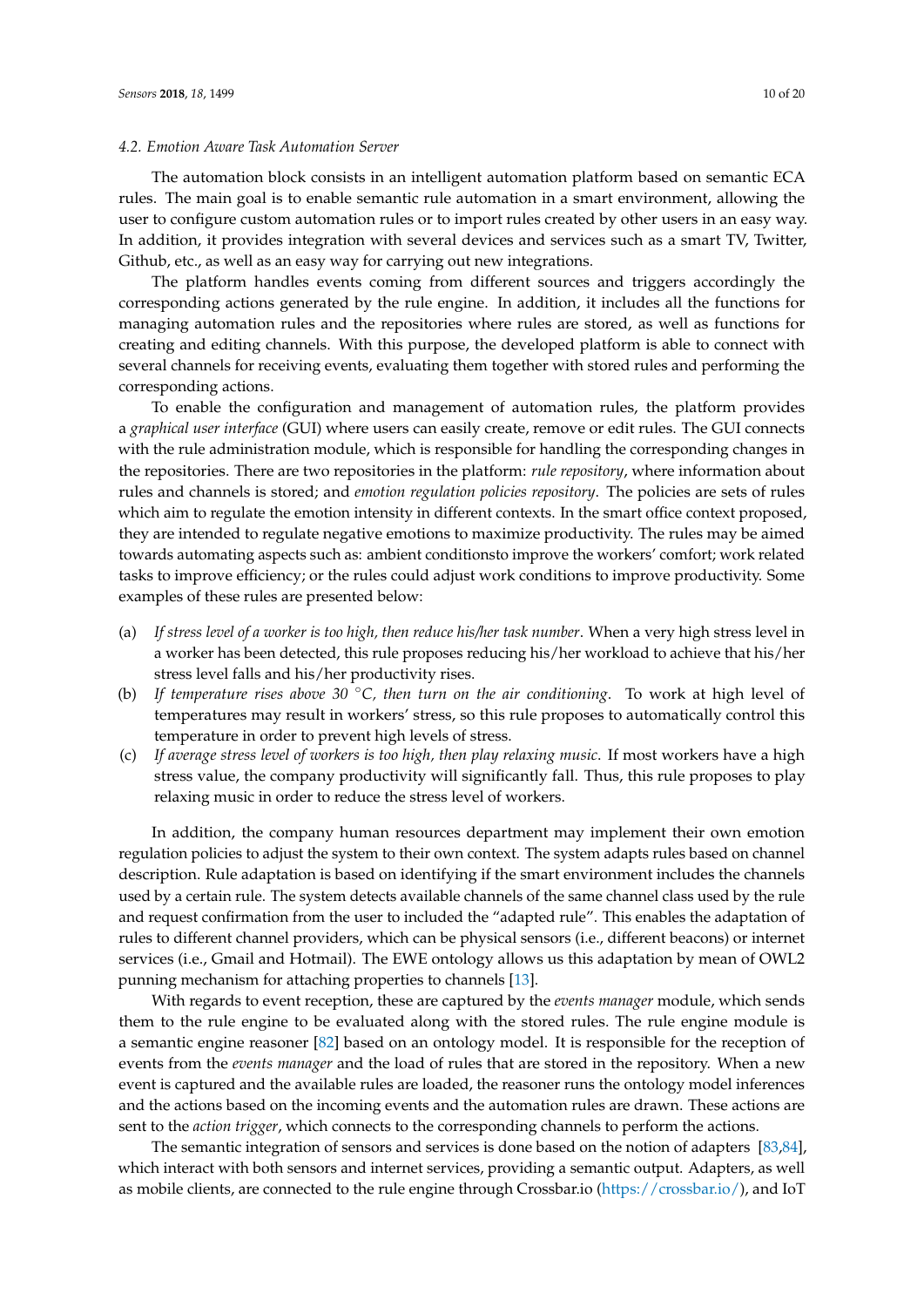Middleware that provides both REST-through Web Application Messaging Protocol (WAMP)- and Message Queuing Telemetry Transport (MQTT) interfaces.

Finally, the implementation of this architecture, called EWETasker, was made using PHP for the server, HTML/JavaScript for the web client (including the GUI), and Android SDK for a mobile client. The implementation was based on N3 technology and EYE reasoning engine [\(http://n3.restdesc.org/\)](http://n3.restdesc.org/). Several sensors and services have already been integrated into EWETasker suitable for the smart office use case. In particular, EWETasker supports indoor and temperature sensors (Estimote bluetooth beacons [\(https://estimote.com\)](https://estimote.com)), smart object sensor (Estimote bluetooth stickers), electronic door control based on Arduino, video emotion sensors (based on Emotion Research Lab), social network emotion sensor (Twitter), and mobile-phone sensors (Bluetooth, location, wifi, etc.). With regards to corporate services, several services oriented to software consultancy firms have been integrated for collaboration (Twitter, GMail, Google Calendar, and Telegram) and software development (Restyaboard Scrum board [\(http://www.restya.com\)](http://www.restya.com), GitHub [\(https://github.com\)](https://github.com) and Slack [\(https://slack.com\)](https://slack.com)).

# <span id="page-10-0"></span>**5. Experimentation**

As already stated, the main experimental contribution of this work was the design and implementation of an emotion aware automation platform for smart offices. In this way, we raised four hypotheses regarding the effectiveness of the proposed system:

- H1: The use of the proposed platform regulates the emotional state of a user that is under stressful conditions.
- H2: The actions taken by the proposed platform do not disturb the workflow of the user.
- H3: The use of the proposed system improves user performance.
- H4: The use of the system increases user satisfaction.

To evaluate the proposed system with respect to these hypotheses, an experiment with real users was performed. For this experiment, a prototype of the proposed system was deployed, which includes the following components. The emotion of the participants was detected from a webcam feed, which feeds a video-based emotion recognizer. As for the semantic layers of the system, the events manager, rule engine and action trigger were fully deployed. Finally, the actuators implemented both hearing and visual signals using a variety of devices. Detailed information on materials is given in Section [5.2.](#page-10-1) This section covers the design, results and conclusions drawn from the experiment, focusing on its scope.

## *5.1. Participants*

The experiment included 28 participants. Their ages ranged from 18 to 28 years, all of them university students with technical background, of both genders. All of them were unaware of this work, and no information regarding the nature of the experiment was given to the participants beforehand. Since the proposed system is primarily oriented to technical work positions, this selection is oriented to validate the system with participants that are currently working in technical environments, or will in the future.

## <span id="page-10-1"></span>*5.2. Materials*

The material used for this experiment is varied, as the proposed automation system needs several devices to properly function. Regarding the deployment of the automation system, the TAS ran in a commodity desktop computer, with sufficient CPU and memory for its execution. The same environment was prepared for the emotion recognizer system. For the sensors and actuators, the following were used:

• Emotion Research software [\(https://emotionresearchlab.com/\)](https://emotionresearchlab.com/). This module provides facial mood detection and emotional metrics that are fed to the automation system. This module is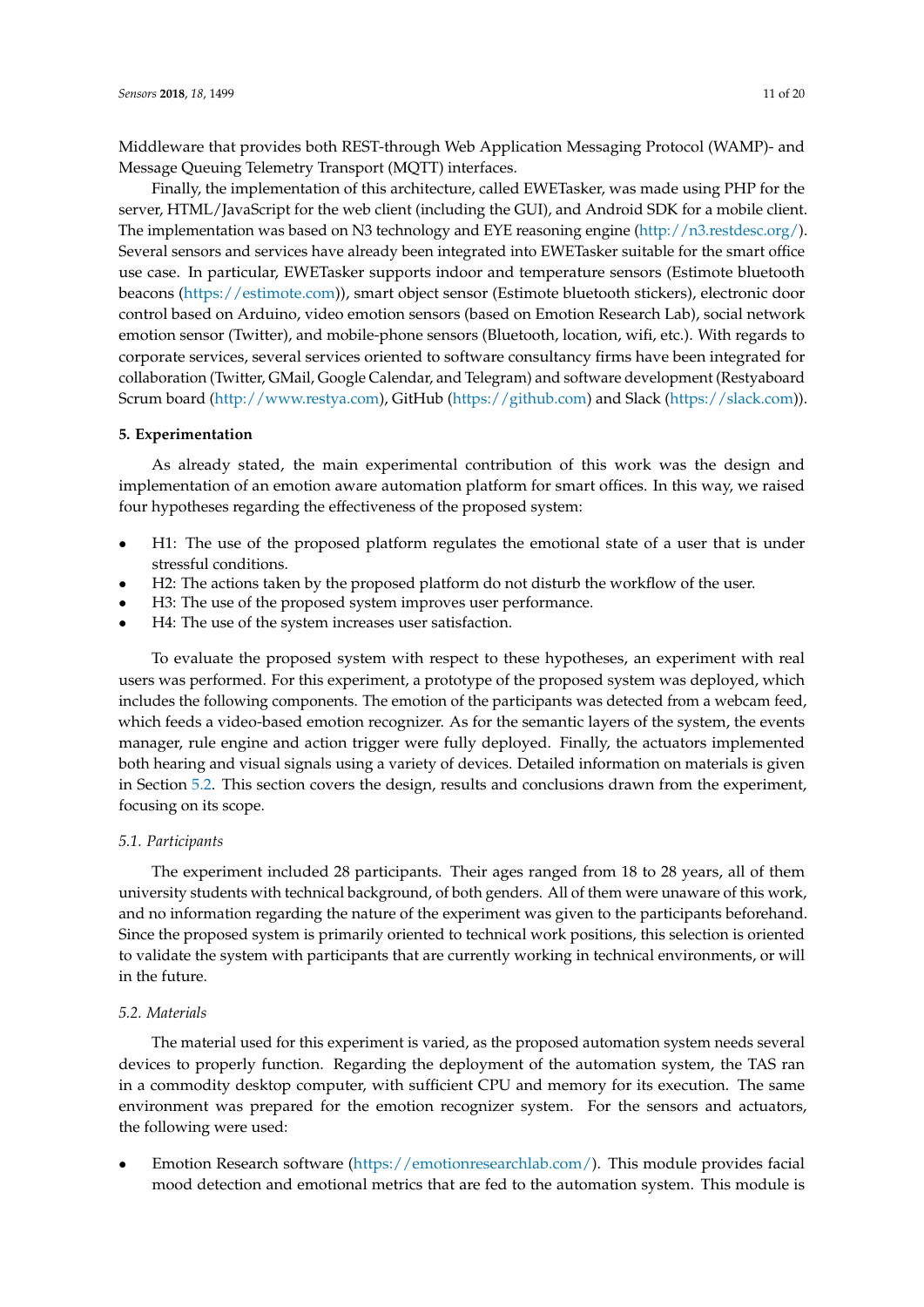an implementation that performs emotion classification in two main steps: (i) it makes use of Histogram of Oriented Gradients (HOG) features that are used to train with a SVM classifier in order to localize face position in the image; and (ii) the second step consists in a normalization

- classification. Emotion Research reports 98% accuracy in emotion recognition tasks.
- A camera (Gucee HD92) feeds the video to the emotion recognizer submodule.
- Room lighting (WS2812B LED strip controlled by WeMos ESP8266 board) is used as an actuator on the light level of the room, with the possibility of using several lighting patterns.

process of the face image, followed by a Multilayer Perceptron that implements the emotion

- Google Chromecast [\[85\]](#page-18-19) transmits content in a local computer network.
- LG TV 49UJ651V is used for displaying images.
- Google Home is used for communicating with the user. In this experiment, the system can formulate recommendations to the user.

Participants accessed the web HTML-based interface using a desktop computer with the Firefox browser [\(https://www.mozilla.org/en-US/firefox/desktop/\)](https://www.mozilla.org/en-US/firefox/desktop/).

# *5.3. Procedure*

During the experiment, each participant performed a task intended to keep the participant busy for approximately 10 min. This task consisted in answering a series of basic math related questions that were presented to the participant via a web interface (e.g., "Solve  $24 \cdot 60 \cdot 60$ "). We used a set of 20 questions of similar difficulty that have been designed so that any participant can answer them within 30 s. The use of a web-based interface allowed us to programmatically perform the session, and to record metrics associated with the experiment.

The workflow of the experiment is as follows. Each participant's session is divided into two parts. In each part of the session half of the task questions are sequentially prompted to the participant by the examiner system. Simultaneously, the automation system is fed with the information provided by the different sensors that are continually monitoring the participant emotional state. The experiment finishes when all the questions have been answered. In addition, a questionnaire is given to the participants just after the sessions concludes. These questions are oriented to offer the participant's view of the system. The raised questions are summarized in Table [4.](#page-11-0) Questions Q2, Q3, Q4 and Q5 are asked twice, once in regard to the no automation part, and the other time in relation to the part with the automation enabled. Questions Q1 and Q2 are designed so that a check of internal consistency is possible; as, if results from these two questions were to disagree, the experiment would be invalid [\[86\]](#page-19-0).

<span id="page-11-0"></span>

| No.            |                | Hypothesis Question Formulation                                                             |
|----------------|----------------|---------------------------------------------------------------------------------------------|
| O1             | H1, H2         | In which section have you been more relaxed?                                                |
| Q2             | H1, H2         | What is your comfort level towards the environment?                                         |
| O <sub>3</sub> | H <sub>3</sub> | Do you think the environment's state has been of help during the completion of<br>the task? |
| O4             | H4             | Would you consider beneficial to work in this environment?                                  |
| O <sub>5</sub> | H4             | What is your overall satisfaction with relation to the environment?                         |

**Table 4.** Questions raised to the participants at the end of the session.

The workflow of the system in the context of the experiment is as follows. While the participant is performing the task, the emotion sensor is continuously monitoring the participant's emotional state. The emotion sensor uses the camera as information input, while the Google Home is used when the user communicates with the system. This emotion-aware data are sent to the TAS, which allows the system the have continuous reports. The TAS receives, processes, and forwards these events to the N3 rule engine. Programmed rules are configured to detect changes in the participant emotional state, acting accordingly. As an example, a shift of emotion, such as the change from happy to sad,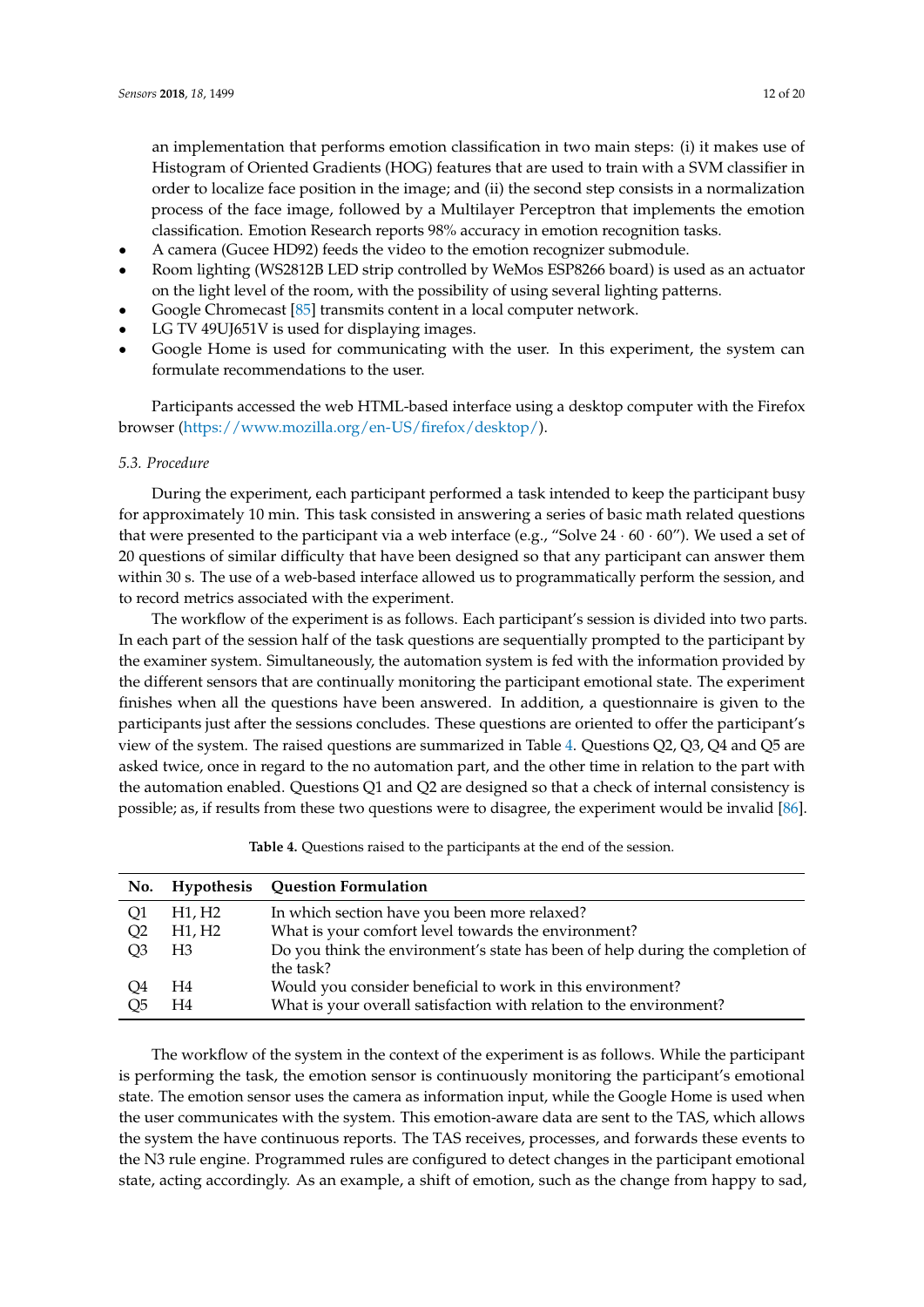is detected by the rule engine which triggers the relaxation actions. If a certain emotion regulation rule is activated, the corresponding action is then triggered through the communication to the action trigger module, which causes the related actuators to start its functioning. The configured actions are aimed at relaxing and regulating the emotion of the participant, so that the performance in the experiment task is improved, as well as the user satisfaction. The actions configured for this experiment are: (i) relaxation recommendations done by the Google Home, such as a recommendation to take a brief walk for two minutes; (ii) lighting patterns using coloured lights that slowly change its intensity and colour; and (iii) relaxing imagery and music that are shown to the user via the TV. A diagram of this deployment is shown in Figure [3.](#page-12-0)

<span id="page-12-0"></span>

**Figure 3.** Deployment for the experiment.

While the participants are performing the proposed task, the actions of the automation system are controlled. During half of each session, the automation is deactivated, while, during the other half, the action module is enabled. With this, we can control the environmental changes performed by the automation system, allowing its adaptation at will.

Another interesting aspect that could be included is the integration of learning policies based on employee's emotional state. A related work that models learning policies and their integration with Enterprise Linked Data is detailed in [\[87\]](#page-19-1).

## *5.4. Design*

The experiment was a within-subject design. As previously stated, the controlled factor is the use of the automation system, which has two levels, activated and not activated. The automation use factor is counterbalanced using a Latin square so that the participants are divided into two groups. One group performs the first half of the session without the automation system, while, for the second half of the session, the system is used. The other group performs the task inversely.

#### *5.5. Results and Discussion*

To tackle Hypothesis 1 and Hypothesis 2, Questions 1 and 2 were analyzed. Regarding Question 1, 18 respondents declared that the section with the adaptation system enabled was the most relaxing for them. In contrast, seven users claimed that for them the most relaxing section of the experiment was that without the adaptation system. The results from Question 1 suggest that users prefer to use the adaptation system, although it seems that this is not the case for all the users. Regarding the Question 2, results show that the average in the adaptation part (3.5) is higher than with no adaptation whatsoever (2.5), as shown in Figure [4.](#page-13-0) An ANOVA analysis shows that this difference is statistically significant ( $p = 0.015 < 0.05$ ). These results support H1 and H2, concluding that users feel more inclined to use the adaptation system rather than performing the task without adaptation.

Following, Question 3 addressed Hypothesis 3. The analysis of the results of this question reveals that users point higher the usefulness of the environment adaptation for the completion of the task, as shown in Figure [4.](#page-13-0) While the average for the adaptation section is 3.93, it is 2.07 for the no adaptation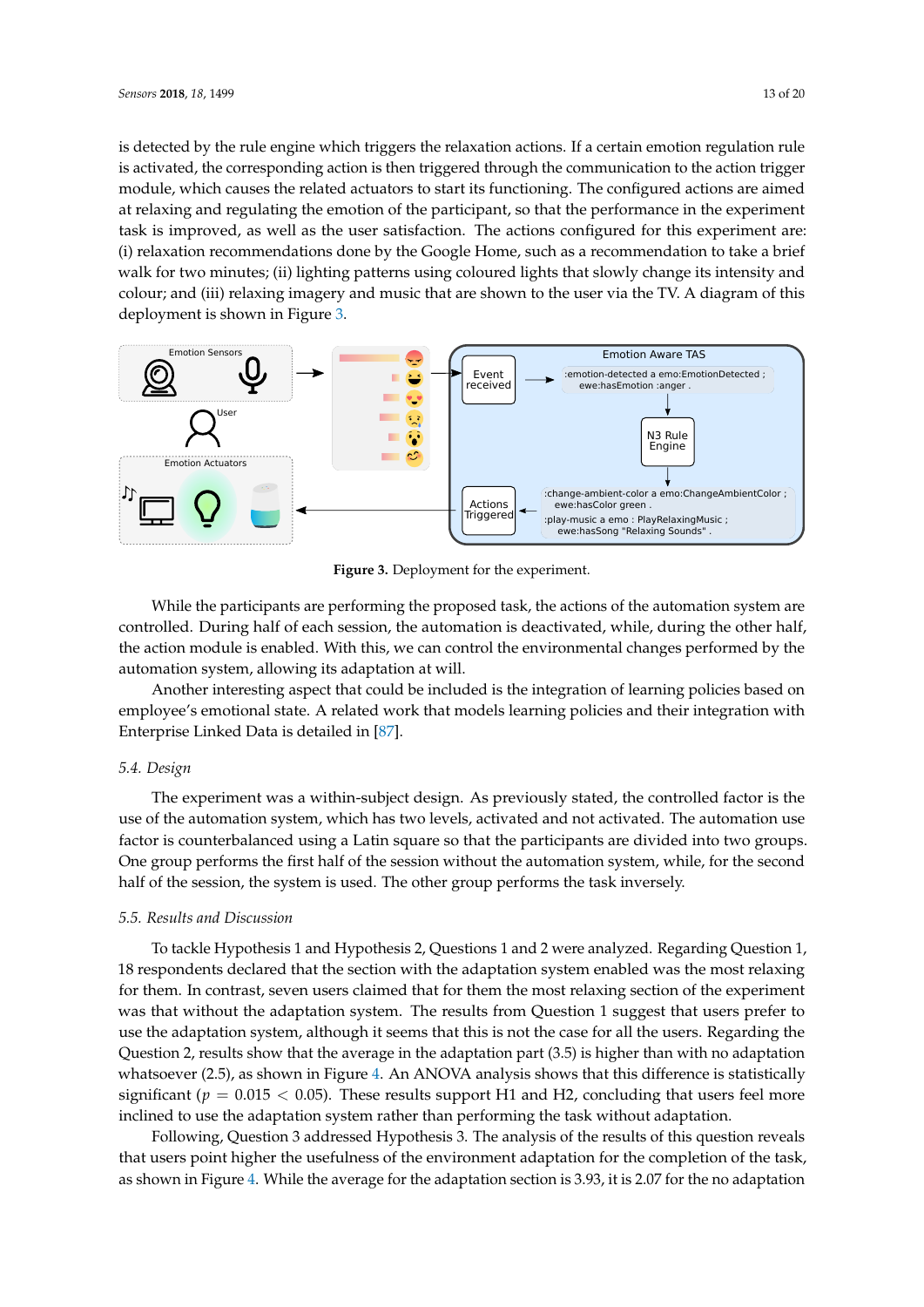<span id="page-13-0"></span>

part. Through ANOVA, we see that this difference is considerably significant (*p* = 2.96 × 10−<sup>6</sup> < 0.05). As expected, Hypothesis 3 receives experimental support, indicating that the use of the automation system can improve the performance of the user in a certain task, as perceived by the users.

**Figure 4.** Results for Q2 and Q3.

In relation to Hypothesis 4, both Questions 4 and 5 are aimed to check its validity. As can be seen in Figure [5,](#page-13-1) users consider more beneficial to work with the adaptation system enabled. The average measure for the adaptation is 3.78, while the no adaptation environment is considered lower on average, with 2.21. Once again, the ANOVA test outputs a significant difference between the two types of environment ( $p = 0.0002 < 0.05$ ). With regard to Question 5, the average for the satisfaction with the adapted environment is 3.83; in contrast, the satisfaction with the no adaptation environment is 2.17, as shown in Figure [5.](#page-13-1) After performing an ANOVA test, we see that this difference is greatly significant ( $p = 1.02 \times 10^{-10} < 0.05$ ). Attending to this, users seem to consider the adaptation system for their personal workspace, and at the same time, they exhibit a higher satisfaction with an adapted work environment. These data indicate that Hypothesis 4 is true, and that users positively consider the use of the adaptation system.

<span id="page-13-1"></span>

**Figure 5.** Results for Q4 and Q5.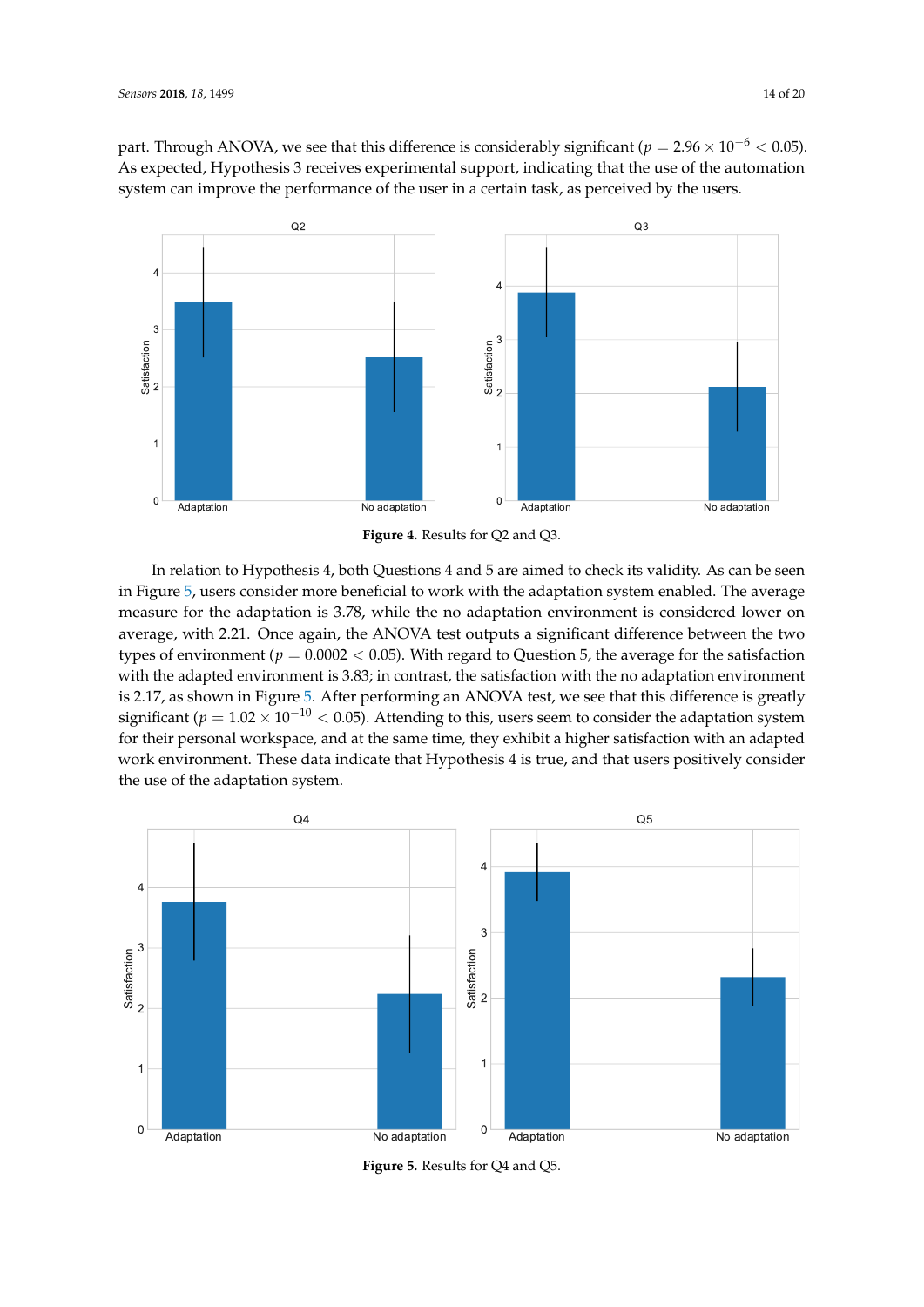# <span id="page-14-3"></span>**6. Conclusions and Outlook**

This paper presents the architecture of an emotion aware automation platform based on semantic event-driven rules, to enable the automated adaption of the workplaces to the need of the employees. The proposed architecture allows users to configure their own automation rules based on their emotions to regulate these emotions and improve their wellbeing and productivity. In addition, the architecture is based on semantic event-driven rules, so this article also describes the modelling of all components of the system, thus enabling data interoperability and portability of automations. Finally, the system was implemented and evaluated in a real scenario.

Through the experimentation, we verified a set of hypotheses. In summary: (i) using the proposed automation system helps to regulate the emotional state of users; (ii) adaptations of the automation system do not interrupt the workflow of users; (iii) the proposed system improves user performance in a work environment; and, finally, (iv) the system increases user satisfaction. These results encourage the use and improvement of this kind of automation systems, as they seem to provide users with a number of advantages, such as regulation of stress and emotions, and personalized work spaces.

As future work, there are many lines that can be followed. One of these lines is the application of the proposed system to other scenarios different from smart offices. The high scalability offered by the developed system facilitates the extension of both the architecture and the developed tools with the purpose of giving a more solid solution to a wider range of scenarios. Currently, we are working on its application to e-learning and e-commerce scenarios. In addition, another line of future work is the recognition of the activity, as it is useful to know the activity related to the detected emotion of the user.

Furthermore, we also plan to develop a social simulator system based on emotional agents to simplify the test environment. This system will enable testing different configurations and automations of the smart environment before implementing them in a real scenario, resulting in an important reduction of costs and efforts in the implementation.

**Author Contributions:** S.M. and C.A.I. originally conceived the idea; S.M. designed and developed the system; S.M., O.A. and J.F.S. designed the experiments; S.M. and O.A. performed the experiments; O.A. analyzed the data; O.A. contributed analysis tools; and all authors contributed to the writing of the paper.

**Funding:** This work was funded by Ministerio de Economía y Competitividad under the R&D projects SEMOLA (TEC2015-68284-R) and EmoSpaces (RTC-2016-5053-7), and by the Regional Government of Madrid through the project MOSI-AGIL-CM (grant P2013/ICE-3019, co-funded by EU Structural Funds FSE and FEDER).

**Acknowledgments:** The authors express their gratitude to Emotion Research Lab team for sharing their emotion recognition product for this research work. This work is supported by the Spanish Ministry of Economy and Competitiveness under the R&D projects SEMOLA (TEC2015-68284-R) and EmoSpaces (RTC-2016-5053-7), by the Regional Government of Madrid through the project MOSI-AGIL-CM (grant P2013/ICE-3019, co-funded by EU Structural Funds FSE and FEDER).

**Conflicts of Interest:** The authors declare no conflict of interest.

#### **References**

- <span id="page-14-0"></span>1. Miorandi, D.; Sicari, S.; Pellegrini, F.D.; Chlamtac, I. Internet of things: Vision, applications and research challenges. *Ad Hoc Netw.* **2012**, *10*, 1497–1516. [\[CrossRef\]](http://dx.doi.org/10.1016/j.adhoc.2012.02.016)
- <span id="page-14-1"></span>2. Augusto, J.C. *Ambient Intelligence: The Confluence of Ubiquitous/Pervasive Computing and Artificial Intelligence*; Springer: London, UK; pp. 213–234.
- <span id="page-14-2"></span>3. Gutnik, L.A.; Hakimzada, A.F.; Yoskowitz, N.A.; Patel, V.L. The role of emotion in decision-making: A cognitive neuroeconomic approach towards understanding sexual risk behavior. *J. Biomed. Inform.* **2006**, *39*, 720–736. [\[CrossRef\]](http://dx.doi.org/10.1016/j.jbi.2006.03.002) [\[PubMed\]](http://www.ncbi.nlm.nih.gov/pubmed/16759915)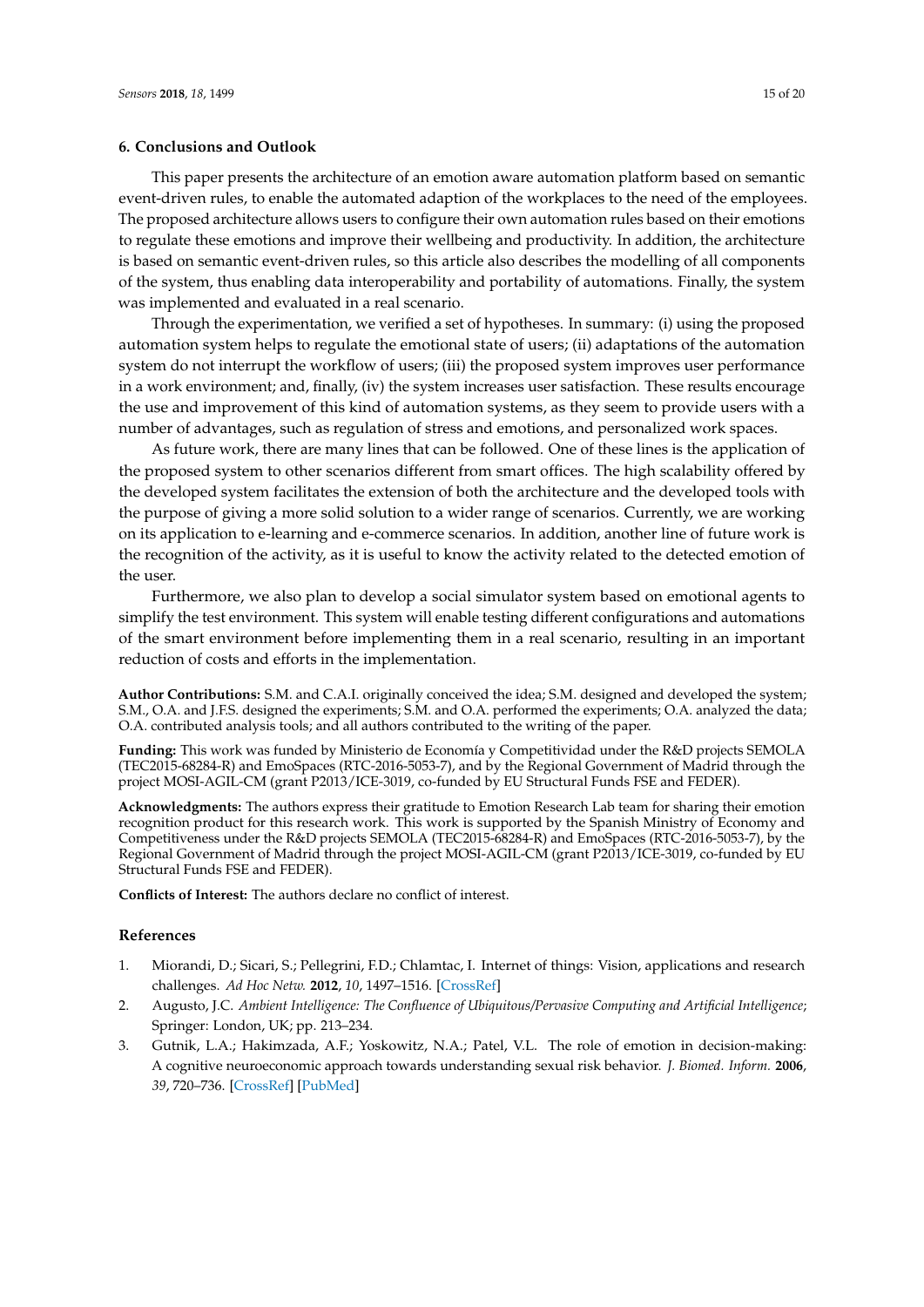- <span id="page-15-0"></span>4. Kok, B.E.; Coffey, K.A.; Cohn, M.A.; Catalino, L.I.; Vacharkulksemsuk, T.; Algoe, S.B.; Brantley, M.; Fredrickson, B.L. How Positive Emotions Build Physical Health : Perceived Positive Social Connections Account for the Upward Spiral Between Positive Emotions and Vagal Tone. *Psychol. Sci.* **2013**, *24*, 1123–1132. [\[CrossRef\]](http://dx.doi.org/10.1177/0956797612470827) [\[PubMed\]](http://www.ncbi.nlm.nih.gov/pubmed/23649562)
- <span id="page-15-1"></span>5. Nguyen, V.T.; Longin, D.; Ho, T.V.; Gaudou, B. Integration of Emotion in Evacuation Simulation. In *Information Systems for Crisis Response and Management in Mediterranean Countries, Proceedings of the First International Conference, ISCRAM-med 2014, Toulouse, France, 15–17 October 2014*; Springer International Publishing: Cham, Switzerland, 2014; pp. 192–205.
- <span id="page-15-2"></span>6. Pervez, M.A. Impact of emotions on employee's job performance: An evidence from organizations of Pakistan. *OIDA Int. J. Sustain. Dev.* **2010**, *1*, 11–16.
- <span id="page-15-3"></span>7. Weiss, H.M. Introductory Comments: Antecedents of Emotional Experiences at Work. *Motiv. Emot.* **2002**, *26*, 1–2. [\[CrossRef\]](http://dx.doi.org/10.1023/A:1015138223398)
- <span id="page-15-4"></span>8. Bhuyar, R.; Ansari, S. Design and Implementation of Smart Office Automation System. *Int. J. Comput. Appl.* **2016**, *151*, 37–42. [\[CrossRef\]](http://dx.doi.org/10.5120/ijca2016911716)
- <span id="page-15-5"></span>9. Van der Valk, S.; Myers, T.; Atkinson, I.; Mohring, K. Sensor networks in workplaces: Correlating comfort and productivity. In Proceedings of the 2015 IEEE Tenth International Conference on Intelligent Sensors, Sensor Networks and Information Processing (ISSNIP), Singapore, 7–9 April 2015; pp. 1–6.
- <span id="page-15-6"></span>10. Zhou, J.; Yu, C.; Riekki, J.; Kärkkäinen, E. AmE framework: A model for emotion-aware ambient intelligence. In Proceedings of the second international conference on affective computing and intelligent interaction (ACII2007): Doctoral Consortium, Lisbon, Portugal, 12–14 September 2007; p. 45.
- <span id="page-15-7"></span>11. Acampora, G.; Loia, V.; Vitiello, A. Distributing emotional services in ambient intelligence through cognitive agents. *Serv. Oriented Comput. Appl.* **2011**, *5*, 17–35. [\[CrossRef\]](http://dx.doi.org/10.1007/s11761-011-0078-7)
- <span id="page-15-8"></span>12. Beer, W.; Christian, V.; Ferscha, A.; Mehrmann, L. Modeling Context-Aware Behavior by Interpreted ECA Rules. In *Euro-Par 2003 Parallel Processing*; Kosch, H., Böszörményi, L., Hellwagner, H., Eds.; Springer: Berlin/Heidelberg, Germany, 2003; pp. 1064–1073.
- <span id="page-15-9"></span>13. Coronado, M.; Iglesias, C.A.; Serrano, E. Modelling rules for automating the Evented WEb by semantic technologies. *Expert Syst. Appl.* **2015**, *42*, 7979–7990. [\[CrossRef\]](http://dx.doi.org/10.1016/j.eswa.2015.06.031)
- <span id="page-15-10"></span>14. Muñoz, S.; Fernández, A.; Coronado, M.; Iglesias, C.A. Smart Office Automation based on Semantic Event-Driven Rules. In Proceedings of the Workshop on Smart Offices and Other Workplaces, Colocated with 12th International Conference on Intelligent Environments (IE'16), London, UK, 14–16 September 2016; Ambient Intelligence and Smart Environments; IOS Press: Clifton, VA, USA, 2016; Volume 21, pp. 33–42.
- <span id="page-15-11"></span>15. Inada, T.; Igaki, H.; Ikegami, K.; Matsumoto, S.; Nakamura, M.; Kusumoto, S. Detecting Service Chains and Feature Interactions in Sensor-Driven Home Network Services. *Sensors* **2012**, *12*, 8447–8464. [\[CrossRef\]](http://dx.doi.org/10.3390/s120708447) [\[PubMed\]](http://www.ncbi.nlm.nih.gov/pubmed/23012499)
- <span id="page-15-12"></span>16. Zhou, J.; Kallio, P. Ambient emotion intelligence: from business awareness to emotion awareness. In Proceedings of the 17th International Conference on Systems Research, Berlin, Germany, 15–17 April 2014; pp. 47–54.
- <span id="page-15-13"></span>17. Kanjo, E.; Al-Husain, L.; Chamberlain, A. Emotions in context: Examining pervasive affective sensing systems, applications, and analyses. *Pers. Ubiquitous Comput.* **2015**, *19*, 1197–1212. [\[CrossRef\]](http://dx.doi.org/10.1007/s00779-015-0842-3)
- <span id="page-15-14"></span>18. Kanjo, E.; El Mawass, N.; Craveiro, J. Social, disconnected or in between: Mobile data reveals urban mood. In Proceedings of the 3rd International Conference on the Analysis of Mobile Phone Datasets (NetMob'13), Cambridge, MA, USA, 1–3 May 2013.
- <span id="page-15-15"></span>19. Wagner, J.; André, E.; Jung, F. Smart sensor integration: A framework for multimodal emotion recognition in real-time. In Proceedings of the 3rd International Conference on Affective Computing and Intelligent Interaction and Workshops, Amsterdam, The Netherlands, 10–12 September 2009; pp. 1–8.
- <span id="page-15-16"></span>20. Gay, G.; Pollak, J.; Adams, P.; Leonard, J.P. Pilot study of Aurora, a social, mobile-phone-based emotion sharing and recording system. *J. Diabetes Sci. Technol.* **2011**, *5*, 325–332. [\[CrossRef\]](http://dx.doi.org/10.1177/193229681100500219) [\[PubMed\]](http://www.ncbi.nlm.nih.gov/pubmed/21527101)
- <span id="page-15-17"></span>21. Gaggioli, A.; Pioggia, G.; Tartarisco, G.; Baldus, G.; Corda, D.; Cipresso, P.; Riva, G. A mobile data collection platform for mental health research. *Pers. Ubiquitous Comput.* **2013**, *17*, 241–251. [\[CrossRef\]](http://dx.doi.org/10.1007/s00779-011-0465-2)
- <span id="page-15-18"></span>22. Morris, M.E.; Kathawala, Q.; Leen, T.K.; Gorenstein, E.E.; Guilak, F.; Labhard, M.; Deleeuw, W. Mobile therapy: Case study evaluations of a cell phone application for emotional self-awareness. *J. Med. Internet Res.* **2010**, *12*, e10. [\[CrossRef\]](http://dx.doi.org/10.2196/jmir.1371) [\[PubMed\]](http://www.ncbi.nlm.nih.gov/pubmed/20439251)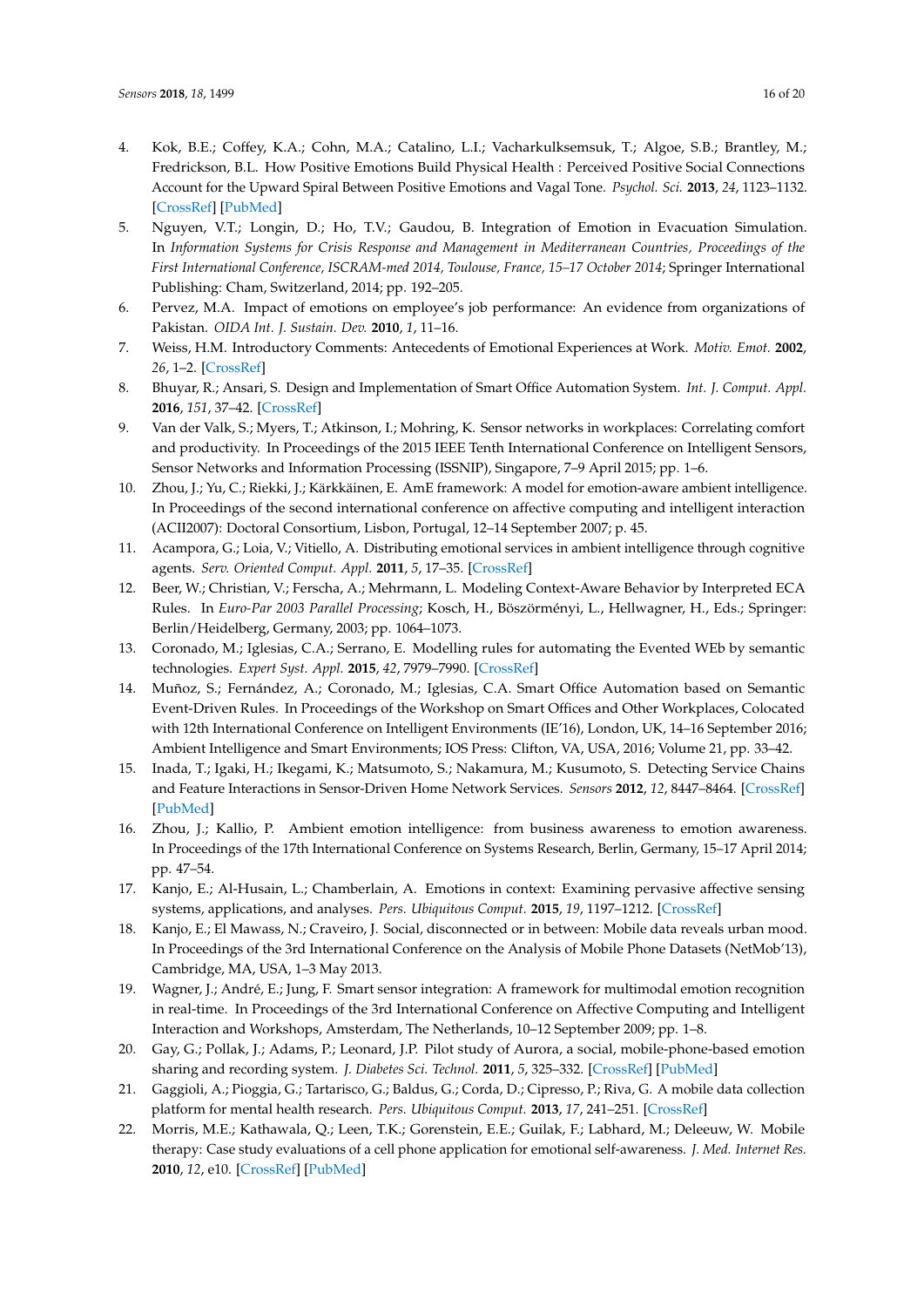- <span id="page-16-0"></span>23. Bergner, B.S.; Exner, J.P.; Zeile, P.; Rumberg, M. Sensing the city—How to identify recreational benefits of urban green areas with the help of sensor technology. In Proceedings of the REAL CORP 2012, Schwechat, Austria, 14–16 May 2012.
- <span id="page-16-1"></span>24. Fernández-Caballero, A.; Martínez-Rodrigo, A.; Pastor, J.M.; Castillo, J.C.; Lozano-Monasor, E.; López, M.T.; Zangróniz, R.; Latorre, J.M.; Fernández-Sotos, A. Smart environment architecture for emotion detection and regulation. *J. Biomed. Inform.* **2016**, *64*, 55–73. [\[CrossRef\]](http://dx.doi.org/10.1016/j.jbi.2016.09.015) [\[PubMed\]](http://www.ncbi.nlm.nih.gov/pubmed/27678301)
- <span id="page-16-2"></span>25. Jungum, N.V.; Laurent, E. Emotions in pervasive computing environments. *Int. J. Comput. Sci. Issues* **2009**, *6*, 8–22.
- <span id="page-16-4"></span>26. Bisio, I.; Delfino, A.; Lavagetto, F.; Marchese, M.; Sciarrone, A. Gender-driven emotion recognition through speech signals for ambient intelligence applications. *IEEE Trans. Emerg. Top. Comput.* **2013**, *1*, 244–257. [\[CrossRef\]](http://dx.doi.org/10.1109/TETC.2013.2274797)
- 27. Acampora, G.; Vitiello, A. Interoperable neuro-fuzzy services for emotion-aware ambient intelligence. *Neurocomputing* **2013**, *122*, 3–12. [\[CrossRef\]](http://dx.doi.org/10.1016/j.neucom.2013.01.046)
- <span id="page-16-5"></span>28. Marreiros, G.; Santos, R.; Novais, P.; Machado, J.; Ramos, C.; Neves, J.; Bula-Cruz, J. Argumentation-based decision making in ambient intelligence environments. In Proceedings of the Portuguese Conference on Artificial Intelligence, Guimarães, Portugal, 3–7 December 2007; pp. 309–322.
- <span id="page-16-3"></span>29. Hagras, H.; Callaghan, V.; Colley, M.; Clarke, G.; Pounds-Cornish, A.; Duman, H. Creating an ambient-intelligence environment using embedded agents. *IEEE Intell. Syst.* **2004**, *19*, 12–20. [\[CrossRef\]](http://dx.doi.org/10.1109/MIS.2004.61)
- <span id="page-16-6"></span>30. Mennicken, S.; Vermeulen, J.; Huang, E.M. From today's augmented houses to tomorrow's smart homes: New directions for home automation research. In Proceedings of the 2014 ACM International Joint Conference on Pervasive and Ubiquitous Computing, Seattle, WA, USA, 13–17 September 2014; pp. 105–115.
- <span id="page-16-7"></span>31. Cook, D.; Das, S. *Smart Environments: Technology, Protocols and Applications (Wiley Series on Parallel and Distributed Computing)*; Wiley-Interscience: Seattle, WA, USA, 2004.
- <span id="page-16-8"></span>32. Marsa-maestre, I.; Lopez-carmona, M.A.; Velasco, J.R.; Navarro, A. Mobile Agents for Service Personalization in Smart Environments. *J. Netw.* **2008**, *3*. [\[CrossRef\]](http://dx.doi.org/10.4304/jnw.3.5.30-41)
- <span id="page-16-9"></span>33. Furdik, K.; Lukac, G.; Sabol, T.; Kostelnik, P. The Network Architecture Designed for an Adaptable IoT-based Smart Office Solution. *Int. J. Comput. Netw. Commun. Secur.* **2013**, *1*, 216–224.
- <span id="page-16-10"></span>34. Shigeta, H.; Nakase, J.; Tsunematsu, Y.; Kiyokawa, K.; Hatanaka, M.; Hosoda, K.; Okada, M.; Ishihara, Y.; Ooshita, F.; Kakugawa, H.; et al. Implementation of a smart office system in an ambient environment. In Proceedings of the 2012 IEEE Virtual Reality Workshops (VRW), Costa Mesa, CA, USA, 4–8 March 2012; pp. 1–2.
- <span id="page-16-11"></span>35. Zenonos, A.; Khan, A.; Kalogridis, G.; Vatsikas, S.; Lewis, T.; Sooriyabandara, M. HealthyOffice: Mood recognition at work using smartphones and wearable sensors. In Proceedings of the 2016 IEEE International Conference on Pervasive Computing and Communication Workshops (PerCom Workshops), Sydney, Australia, 14–18 March 2016; pp. 1–6.
- <span id="page-16-12"></span>36. Li, H. A novel design for a comprehensive smart automation system for the office environment. In Proceedings of the 2014 IEEE Emerging Technology and Factory Automation (ETFA), Barcelona, Spain, 16–19 September 2014; pp. 1–4.
- <span id="page-16-13"></span>37. Jalal, A.; Kamal, S.; Kim, D. A Depth Video Sensor-Based Life-Logging Human Activity Recognition System for Elderly Care in Smart Indoor Environments. *Sensors* **2014**, *14*, 11735–11759. [\[CrossRef\]](http://dx.doi.org/10.3390/s140711735) [\[PubMed\]](http://www.ncbi.nlm.nih.gov/pubmed/24991942)
- <span id="page-16-14"></span>38. Kumar, V.; Fensel, A.; Fröhlich, P. Context Based Adaptation of Semantic Rules in Smart Buildings. In Proceedings of the International Conference on Information Integration and Web-based Applications & Services, Vienna, Austria, 2–4 December 2013; ACM: New York, NY, USA, 2013; pp. 719–728.
- <span id="page-16-15"></span>39. Alirezaie, M.; Renoux, J.; Köckemann, U.; Kristoffersson, A.; Karlsson, L.; Blomqvist, E.; Tsiftes, N.; Voigt, T.; Loutfi, A. An Ontology-based Context-aware System for Smart Homes: E-care@home. *Sensors* **2017**, *17*, 1586. [\[CrossRef\]](http://dx.doi.org/10.3390/s17071586) [\[PubMed\]](http://www.ncbi.nlm.nih.gov/pubmed/28684686)
- <span id="page-16-16"></span>40. Coronato, A.; Pietro, G.D.; Esposito, M. A Semantic Context Service for Smart Offices. In Proceedings of the 2006 International Conference on Hybrid Information Technology, Cheju Island, Korea, 9–11 November 2006; Volume 2, pp. 391–399.
- <span id="page-16-17"></span>41. Picard, R.W.; Healey, J. Affective wearables. *Pers. Technol.* **1997**, *1*, 231–240. [\[CrossRef\]](http://dx.doi.org/10.1007/BF01682026)
- <span id="page-16-18"></span>42. Gyrard, A. A machine-to-machine architecture to merge semantic sensor measurements. In Proceedings of the 22nd International Conference on World Wide Web, Rio de Janeiro, Brazil, 13–17 May 2013.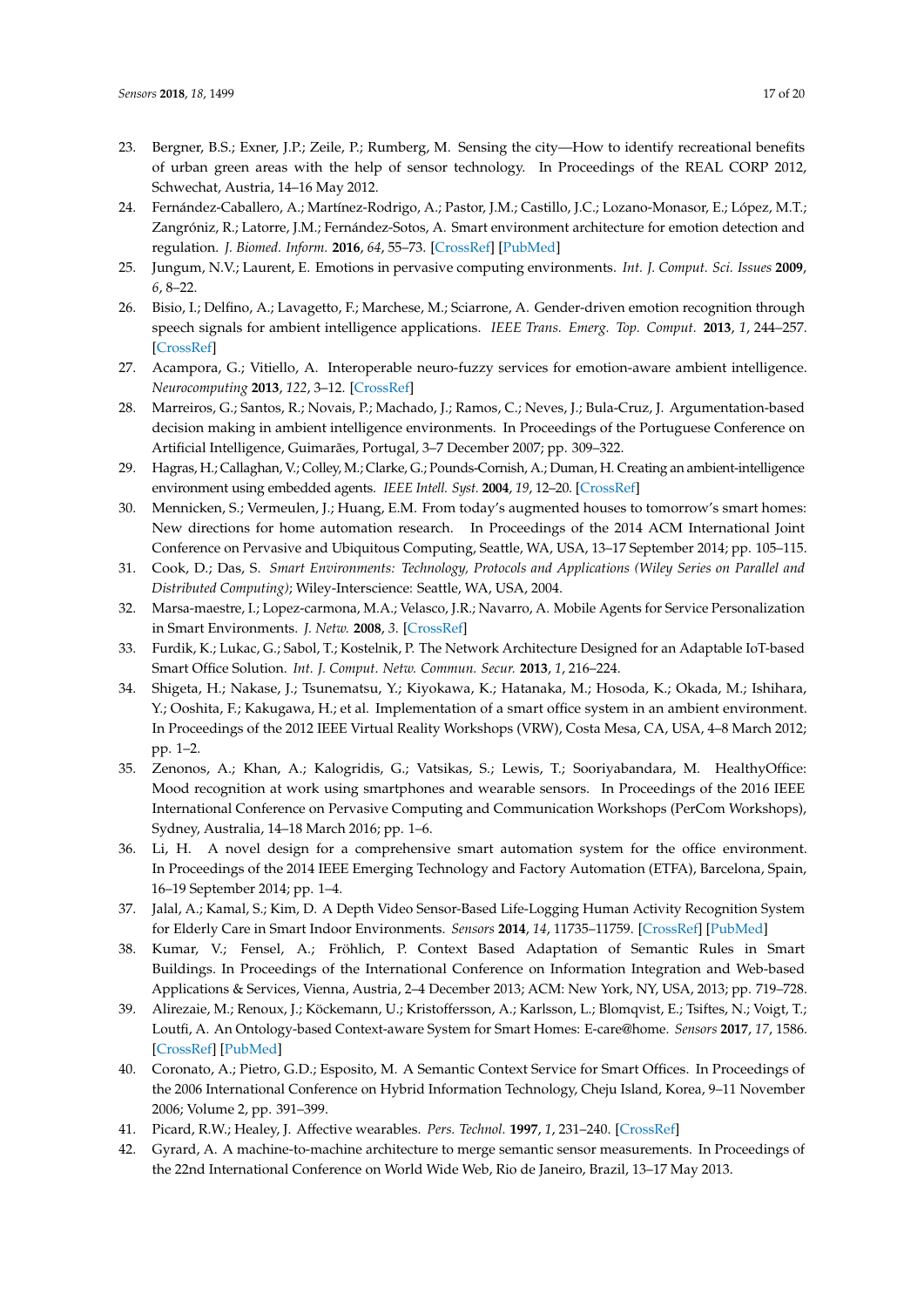- <span id="page-17-0"></span>43. Araque, O.; Corcuera-Platas, I.; Sánchez-Rada, J.F.; Iglesias, C.A. Enhancing deep learning sentiment analysis with ensemble techniques in social applications. *Expert Syst. Appl.* **2017**, *77*, 236–246. [\[CrossRef\]](http://dx.doi.org/10.1016/j.eswa.2017.02.002)
- <span id="page-17-1"></span>44. Pantic, M.; Bartlett, M. Machine Analysis of Facial Expressions. In *Face Recognition*; I-Tech Education and Publishing: Vienna, Austria, 2007; pp. 377–416.
- <span id="page-17-2"></span>45. Sebe, N.; Cohen, I.; Gevers, T.; Huang, T.S. Multimodal approaches for emotion recognition: A survey. In Proceedings of the Electronic Imaging 2005, San Jose, CA, USA, 17 January 2005; Volume 5670, p. 5670.
- <span id="page-17-3"></span>46. Mehta, D.; Siddiqui, M.F.H.; Javaid, A.Y. Facial Emotion Recognition: A Survey and Real-World User Experiences in Mixed Reality. *Sensors* **2018**, *18*, 416. [\[CrossRef\]](http://dx.doi.org/10.3390/s18020416) [\[PubMed\]](http://www.ncbi.nlm.nih.gov/pubmed/29389845)
- <span id="page-17-4"></span>47. Anagnostopoulos, C.N.; Iliou, T.; Giannoukos, I. Features and Classifiers for Emotion Recognition from Speech: A Survey from 2000 to 2011. *Artif. Intell. Rev.* **2015**, *43*, 155–177. [\[CrossRef\]](http://dx.doi.org/10.1007/s10462-012-9368-5)
- <span id="page-17-5"></span>48. Ayadi, M.E.; Kamel, M.S.; Karray, F. Survey on speech emotion recognition: Features, classification schemes, and databases. *Pattern Recognit.* **2011**, *44*, 572–587. [\[CrossRef\]](http://dx.doi.org/10.1016/j.patcog.2010.09.020)
- <span id="page-17-6"></span>49. Vinola, C.; Vimaladevi, K. A Survey on Human Emotion Recognition Approaches, Databases and Applications. *ELCVIA Electron. Lett. Comput. Vis. Image Anal.* **2015**, *14*, 24–44. [\[CrossRef\]](http://dx.doi.org/10.5565/rev/elcvia.795)
- <span id="page-17-7"></span>50. Brouwer, A.M.; van Wouwe, N.; Mühl, C.; van Erp, J.; Toet, A. Perceiving blocks of emotional pictures and sounds: Effects on physiological variables. *Front. Hum. Neurosci.* **2013**, *7*, 1–10. [\[CrossRef\]](http://dx.doi.org/10.3389/fnhum.2013.00295) [\[PubMed\]](http://www.ncbi.nlm.nih.gov/pubmed/23801957)
- <span id="page-17-8"></span>51. Campos, J.J.; Frankel, C.B.; Camras, L. On the Nature of Emotion Regulation. *Child Dev.* **2004**, *75*, 377–394. [\[CrossRef\]](http://dx.doi.org/10.1111/j.1467-8624.2004.00681.x) [\[PubMed\]](http://www.ncbi.nlm.nih.gov/pubmed/15056194)
- <span id="page-17-9"></span>52. Sokolova, M.V.; Fernández-Caballero, A.; Ros, L.; Latorre, J.M.; Serrano, J.P. Evaluation of Color Preference for Emotion Regulation. In Proceedings of the Artificial Computation in Biology and Medicine: International Work-Conference on the Interplay Between Natural and Artificial Computation, IWINAC 2015, Elche, Spain, 1–5 June 2015; Springer International Publishing: Cham, Switzerland, 2015; pp. 479–487.
- <span id="page-17-10"></span>53. Philippot, P.; Chapelle, G.; Blairy, S. Respiratory feedback in the generation of emotion. *Cogn. Emot.* **2002**, *16*, 605–627. [\[CrossRef\]](http://dx.doi.org/10.1080/02699930143000392)
- <span id="page-17-11"></span>54. Xin, J.H.; Cheng, K.M.; Taylor, G.; Sato, T.; Hansuebsai, A. Cross-regional comparison of colour emotions Part I: Quantitative analysis. *Color Res. Appl.* **2004**, *29*, 451–457. [\[CrossRef\]](http://dx.doi.org/10.1002/col.20062)
- <span id="page-17-12"></span>55. Xin, J.H.; Cheng, K.M.; Taylor, G.; Sato, T.; Hansuebsai, A. Cross-regional comparison of colour emotions Part II: Qualitative analysis. *Color Res. Appl.* **2004**, *29*, 458–466. [\[CrossRef\]](http://dx.doi.org/10.1002/col.20063)
- <span id="page-17-13"></span>56. Ortiz-García-Cervigón, V.; Sokolova, M.V.; García-Muñoz, R.M.; Fernández-Caballero, A. LED Strips for Color- and Illumination-Based Emotion Regulation at Home. In Proceedings of the 7th International Work-Conference, IWAAL 2015, ICT-Based Solutions in Real Life Situations, Puerto Varas, Chile, 1–4 December 2015; pp. 277–287.
- <span id="page-17-14"></span>57. Lingham, J.; Theorell, T. Self-selected "favourite" stimulative and sedative music listening—How does familiar and preferred music listening affect the body? *Nord. J. Music Ther.* **2009**, *18*, 150–166. [\[CrossRef\]](http://dx.doi.org/10.1080/08098130903062363)
- <span id="page-17-15"></span>58. Pannese, A. A gray matter of taste: Sound perception, music cognition, and Baumgarten's aesthetics. *Stud. Hist. Philos. Sci. Part C Stud. Hist. Philos. Biol. Biomed. Sci.* **2012**, *43*, 594–601. [\[CrossRef\]](http://dx.doi.org/10.1016/j.shpsc.2012.03.001) [\[PubMed\]](http://www.ncbi.nlm.nih.gov/pubmed/22584037)
- <span id="page-17-16"></span>59. Van der Zwaag, M.D.; Dijksterhuis, C.; de Waard, D.; Mulder, B.L.; Westerink, J.H.; Brookhuis, K.A. The influence of music on mood and performance while driving. *Ergonomics* **2012**, *55*, 12–22. [\[CrossRef\]](http://dx.doi.org/10.1080/00140139.2011.638403) [\[PubMed\]](http://www.ncbi.nlm.nih.gov/pubmed/22176481)
- <span id="page-17-17"></span>60. Uhlig, S.; Jaschke, A.; Scherder, E. Effects of Music on Emotion Regulation: A Systematic Literature Review. In Proceedings of the 3rd International Conference on Music and Emotion (ICME3), Yväskylä, Finland, 11–15 June 2013; pp. 11–15.
- <span id="page-17-18"></span>61. Freggens, M.J. The Effect of Music Type on Emotion Regulation: An Emotional Stroop Experiment. Ph.D. Thesis, Georgia State University, Atlanta, GA, USA, 2015.
- <span id="page-17-19"></span>62. Gangemi, A. Ontology design patterns for semantic web content. In Proceedings of the 4th International Semantic Web Conference, Galway, Ireland, 6–10 November 2005; Springer: Berlin/Heidelberg, Germany, 2005; pp. 262–276.
- <span id="page-17-20"></span>63. Prud, E.; Seaborne, A. *SPARQL Query Language for RDF*; Technical Report; W3C: Cambridge, MA, USA, 2006.
- 64. Klyne, G.; Carroll, J.J. *Resource Description Framework (RDF): Concepts and Abstract Syntax*; Technical Report; W3C: Cambridge, MA, USA, 2006.
- <span id="page-17-21"></span>65. Sporny, M.; Longley, D.; Kellogg, G.; Lanthaler, M.; Lindström, N. *JSON-LD 1.0*; Technical Report; W3C: Cambridge, MA, USA, 2014.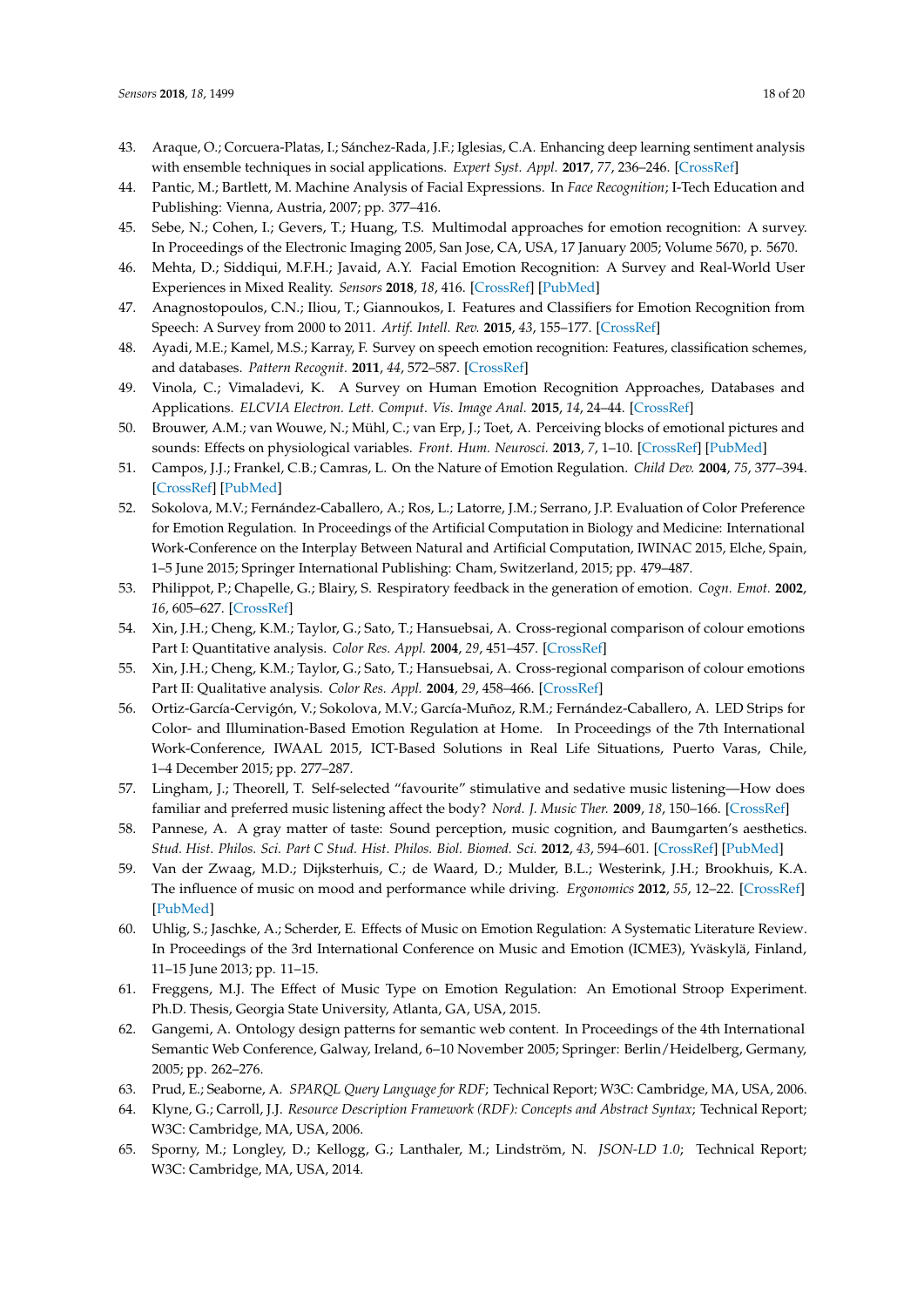- <span id="page-18-0"></span>66. Boley, H.; Paschke, A.; Shafiq, O. RuleML 1.0: The Overarching Specification of Web Rules. In Proceedings of the Semantic Web Rules: International Symposium, RuleML 2010, Washington, DC, USA, 21–23 October 2010; Springer: Berlin/Heidelberg, Germany, 2010; pp. 162–178.
- <span id="page-18-1"></span>67. O'Connor, M.; Knublauch, H.; Tu, S.; Grosof, B.; Dean, M.; Grosso, W.; Musen, M. Supporting Rule System Interoperability on the Semantic Web with SWRL. In Proceedings of the Semantic Web–ISWC 2005: 4th International Semantic Web Conference, ISWC 2005, Galway, Ireland, 6–10 November 2005; Springer: Berlin/Heidelberg, Germany, 2005; pp. 974–986.
- <span id="page-18-2"></span>68. Kifer, M. Rule Interchange Format: The Framework. In Proceedings of the Web Reasoning and Rule Systems: Second International Conference, RR 2008, Karlsruhe, Germany, 31 October–1 November 2008; Springer: Berlin/Heidelberg, Germany, 2008; pp. 1–11.
- <span id="page-18-3"></span>69. Knublauch, H.; Hendler, J.A.; Idehen, K. *SPIN Overview and Motivation*; Technical Report; W3C: Cambridge, MA, USA, 2011.
- <span id="page-18-4"></span>70. Berners-Lee, T. *Notation3 Logic*; Technical Report; W3C: Cambridge, MA, USA, 2011.
- <span id="page-18-5"></span>71. Coronado, M.; Iglesias, C.A.; Serrano, E. Task Automation Services Study. 2015. Available online: <http://www.gsi.dit.upm.es/ontologies/ewe/study/full-results.html> (accessed on 18 April 2018).
- <span id="page-18-6"></span>72. Schröder, M.; Baggia, P.; Burkhardt, F.; Pelachaud, C.; Peter, C.; Zovato, E. EmotionML—An upcoming standard for representing emotions and related states. In Proceedings of the International Conference on Affective Computing and Intelligent Interaction, Memphis, TN, USA, 9–12 October 2011; Springer: Berlin/Heidelberg, Germany, 2011; pp. 316–325.
- <span id="page-18-7"></span>73. Sánchez-Rada, J.F.; Iglesias, C.A. Onyx: A Linked Data Approach to Emotion Representation. *Inf. Process. Manag.* **2016**, *52*, 99–114. [\[CrossRef\]](http://dx.doi.org/10.1016/j.ipm.2015.03.007)
- <span id="page-18-8"></span>74. Grassi, M. Developing HEO Human Emotions Ontology. In *Biometric ID Management and Multimodal Communication, Proceedings of the Joint COST 2101 and 2102 International Conference, BioID\_MultiComm 2009, Madrid, Spain, 16–18 September 2009*; Springer: Berlin/Heidelberg, Germany, 2009; pp. 244–251.
- <span id="page-18-9"></span>75. Lebo, T.; Sahoo, S.; McGuinness, D.; Belhajjame, K.; Cheney, J.; Corsar, D.; Garijo, D.; Soiland-Reyes, S.; Zednik, S.; Zhao, J. Prov-o: The prov ontology. In *W3C Recommendation, 30th April*; 00000 bibtex: Lebo2013; W3C: Cambridge, MA, USA, 2013.
- <span id="page-18-10"></span>76. Schröder, M.; Pelachaud, C.; Ashimura, K.; Baggia, P.; Burkhardt, F.; Oltramari, A.; Peter, C.; Zovato, E. Vocabularies for emotionml. In *W3C Working Group Note, World Wide Web Consortium*; W3C: Cambridge, MA, USA, 2011.
- <span id="page-18-11"></span>77. Sánchez-Rada, J.F.; Iglesias, C.A.; Gil, R. A linked data model for multimodal sentiment and emotion analysis. In Proceedings of the 4th Workshop on Linked Data in Linguistics: Resources and Applications, Beijing, China, 31 July 2015; pp. 11–19.
- <span id="page-18-12"></span>78. Sánchez-Rada, J.F.; Iglesias, C.A.; Sagha, H.; Schuller, B.; Wood, I.; Buitelaar, P. Multimodal multimodel emotion analysis as linked data. In Proceedings of the 2017 Seventh International Conference on Affective Computing and Intelligent Interaction Workshops and Demos (ACIIW), San Antonio, TX, USA, 23–26 October 2017; pp. 111–116.
- <span id="page-18-13"></span>79. Sánchez-Rada, J.F.; Schuller, B.; Patti, V.; Buitelaar, P.; Vulcu, G.; Bulkhardt, F.; Clavel, C.; Petychakis, M.; Iglesias, C.A. Towards a Common Linked Data Model for Sentiment and Emotion Analysis. In Proceedings of the LREC 2016 Workshop Emotion and Sentiment Analysis (ESA 2016), Portorož, Slovenia, 23 May 2016; Sánchez-Rada, J.F., Schuller, B., Eds.; 2016; pp. 48–54.
- <span id="page-18-14"></span>80. Khoozani, E.N.; Hadzic, M. Designing the human stress ontology: A formal framework to capture and represent knowledge about human stress. *Aust. Psychol.* **2010**, *45*, 258–273. [\[CrossRef\]](http://dx.doi.org/10.1080/00050061003664811)
- <span id="page-18-15"></span>81. Coronado, M.; Iglesias, C.A. Task Automation Services: Automation for the masses. *IEEE Internet Comput.* **2015**, *20*, 52–58. [\[CrossRef\]](http://dx.doi.org/10.1109/MIC.2015.73)
- <span id="page-18-16"></span>82. Verborgh, R.; Roo, J.D. Drawing Conclusions from Linked Data on the Web: The EYE Reasoner. *IEEE Softw.* **2015**, *32*, 23–27. [\[CrossRef\]](http://dx.doi.org/10.1109/MS.2015.63)
- <span id="page-18-17"></span>83. Sánchez-Rada, J.F.; Iglesias, C.A.; Coronado, M. A modular architecture for intelligent agents in the evented web. *Web Intell.* **2017**, *15*, 19–33. [\[CrossRef\]](http://dx.doi.org/10.3233/WEB-170350)
- <span id="page-18-18"></span>84. Coronado Barrios, M. A Personal Agent Architecture for Task Automation in the Web of Data. Bringing Intelligence to Everyday Tasks. Ph.D. Thesis, Technical University of Madrid, Madrid, Spain, 2016.
- <span id="page-18-19"></span>85. Williams, K. The Technology Ecosystem: Fueling Google's Chromecast [WIE from Around the World]. *IEEE Women Eng. Mag.* **2014**, *8*, 30–32. [\[CrossRef\]](http://dx.doi.org/10.1109/MWIE.2014.2308799)